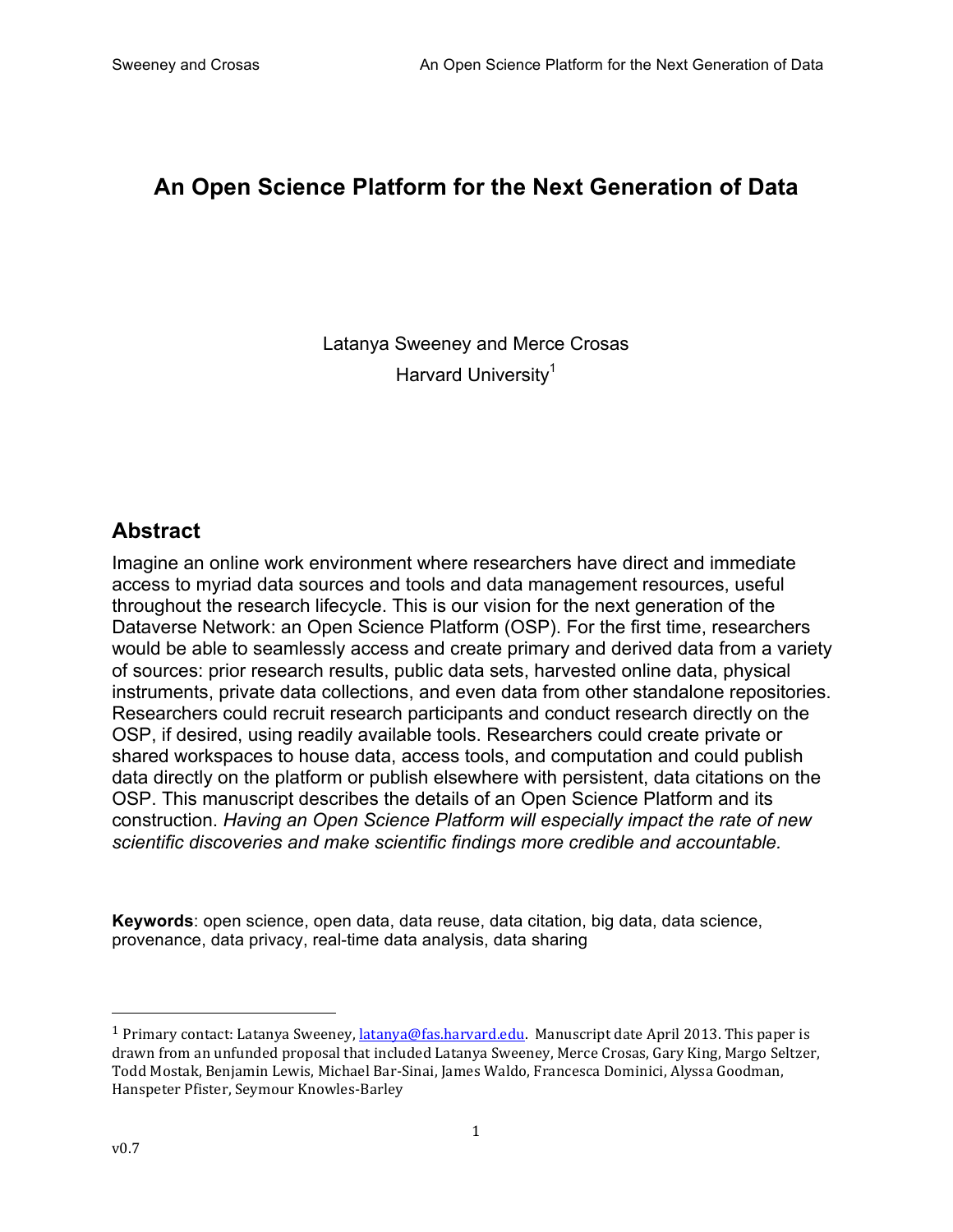## **Vision**

We envision a computational and data management research platform that gives researchers direct and immediate access to myriad data sources and tools, useful throughout the research lifecycle. Figure 1 offers a summarizing depiction. For the first time, researchers will be able to seamlessly access and create primary and derived data from a variety of sources: prior research results, public data sets, harvested online data, physical instruments, private data collections, and even data from other standalone repositories. Researchers can recruit research participants and conduct research directly on this *Open Science Platform* (*OSP*), if desired, using readily available tools. Researchers can create private or shared workspaces to house data, access tools, and computation and can publish data directly on the platform or publish elsewhere with persistent, data citations on OSP. *The Open Science Platform will especially impact the rate of new scientific discoveries and make scientific findings more credible and accountable.*

Examples may include a neuroimaging researcher who *seeks public assistance* to manually proofread and correct results from automated processing of nanometer resolution brain tissue images, generated at the *big data* rate of ½ terabyte per day. A public health researcher wants to integrate 10 years of *privacy-sensitive* health data with environmental data and then *openly share* derived data with other researchers. An astronomer learns of a new *analytical tool* used *in another discipline* and wants to use it on an *existing standalone data store*, but the database does *not have a tools API* or the new algorithm. An educational researcher who captures *privacy-sensitive* student demographics, click streams and social networks from Massive On-line Open Courses (MOOCs) needs to find *the best big data storage schemes* for analyzing these different kinds of data and wants to *explore big data in real-time* to predict performance and, perhaps, to customize course materials on the fly. A medical researcher *seeks research participants* for a clinical trial and wants to reduce the time to locate and enroll study participants from 18 months to one hour. A social scientist working with United National Global Pulse found twitter data to be an accurate indicator of people's stress about food, fuel, finance and housing and wants to *cite the sample of the data stream* used and enable others to *replicate findings*. A biologist *searched a data repository* and found useful data from which interesting discoveries resulted, so he needs to *know the provenance of the data* –its origins and how it has been curated or possibly altered.

The Open Science Platform needs to provide its resources openly to researchers across different disciplines. It must work naturally with researchers, not be rigid or dictatorial, but rather enable researchers to do the work they want to do whenever and wherever, throughout the research lifecycle, from idea exploration through dissemination of results. OSP must be reliable and robust and financially sustainable. Researchers must be able to trust its tools, storage, privacy, and citation features.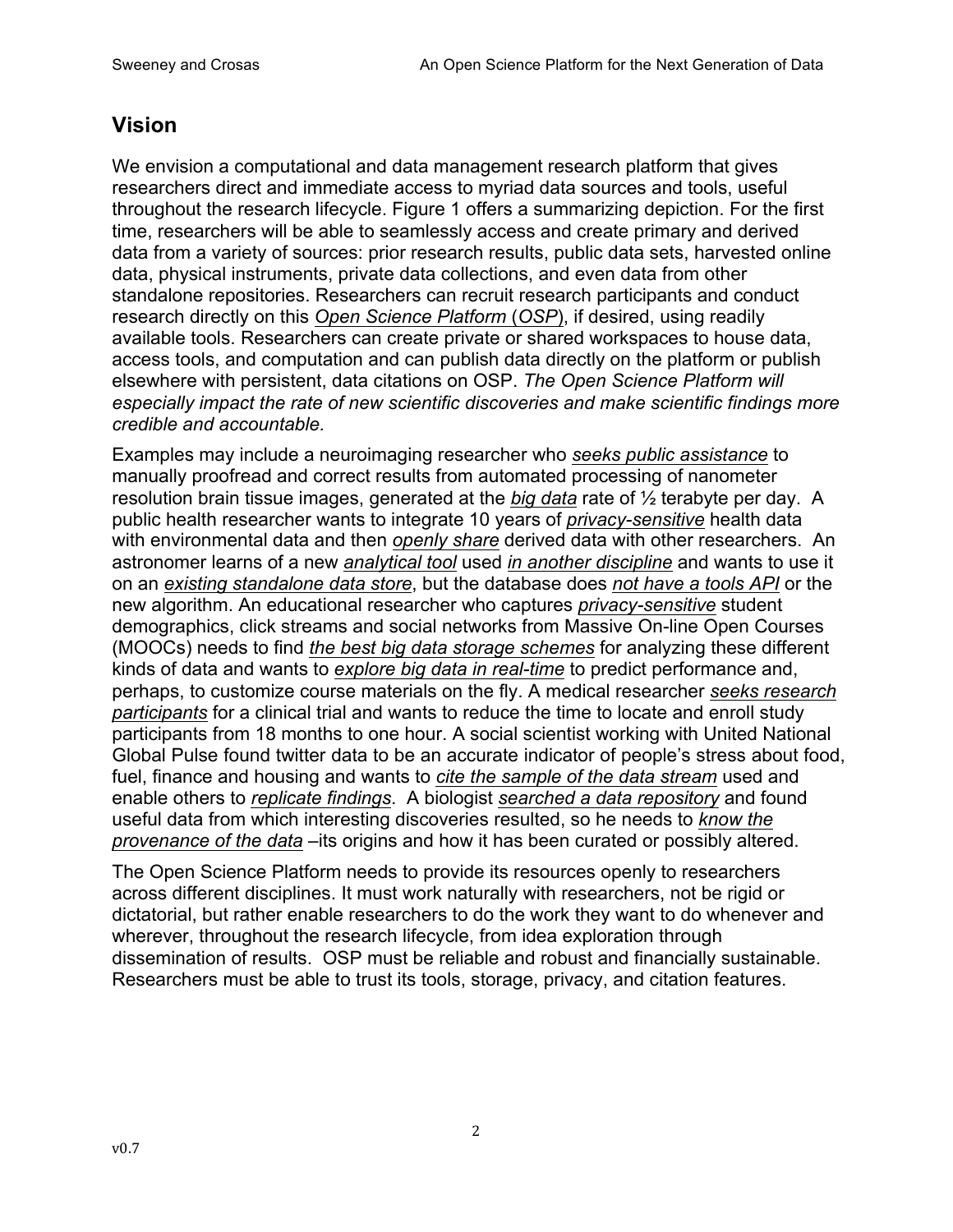

**Figure 1. Research Lifecycle**

### **Need**

The Open Science Platform will transform research by making more diverse kinds of data available for exploring ideas and replicating and rapidly building on prior work.

Society generates data on a scale previously unimagined. There are 1.2 trillion yearly searches on Google, 1.1 billion smartphone subscribers worldwide, 400 million tweets per day, and 7 petabytes of photo content added to Facebook every month [1,2]. The United Nations Global Pulse Initiative describes efforts that used these kinds of data to derive results about unemployment and public health that were as accurate and acquired significantly faster than traditional compilations [3].

Scientific understanding is improving with data too. Our lives, organizations, societies, and universe are beginning to be transformed by advances in the likes of computational social sciences [4, 5, 6], biomedical science and genomics [7], astronomy [8], education [9], public health [10], and biomedical imaging [11].

Size, opportunity or sensitivity keeps these data inaccessible to other scientific disciplines and researchers. Limiting data to a few chosen researchers or driving data that enables science back into the vaults of private industries --- wireless carriers, credit card companies, hospitals, etc. --- would risk losing a multitude of opportunities to better understand our lives, and societies.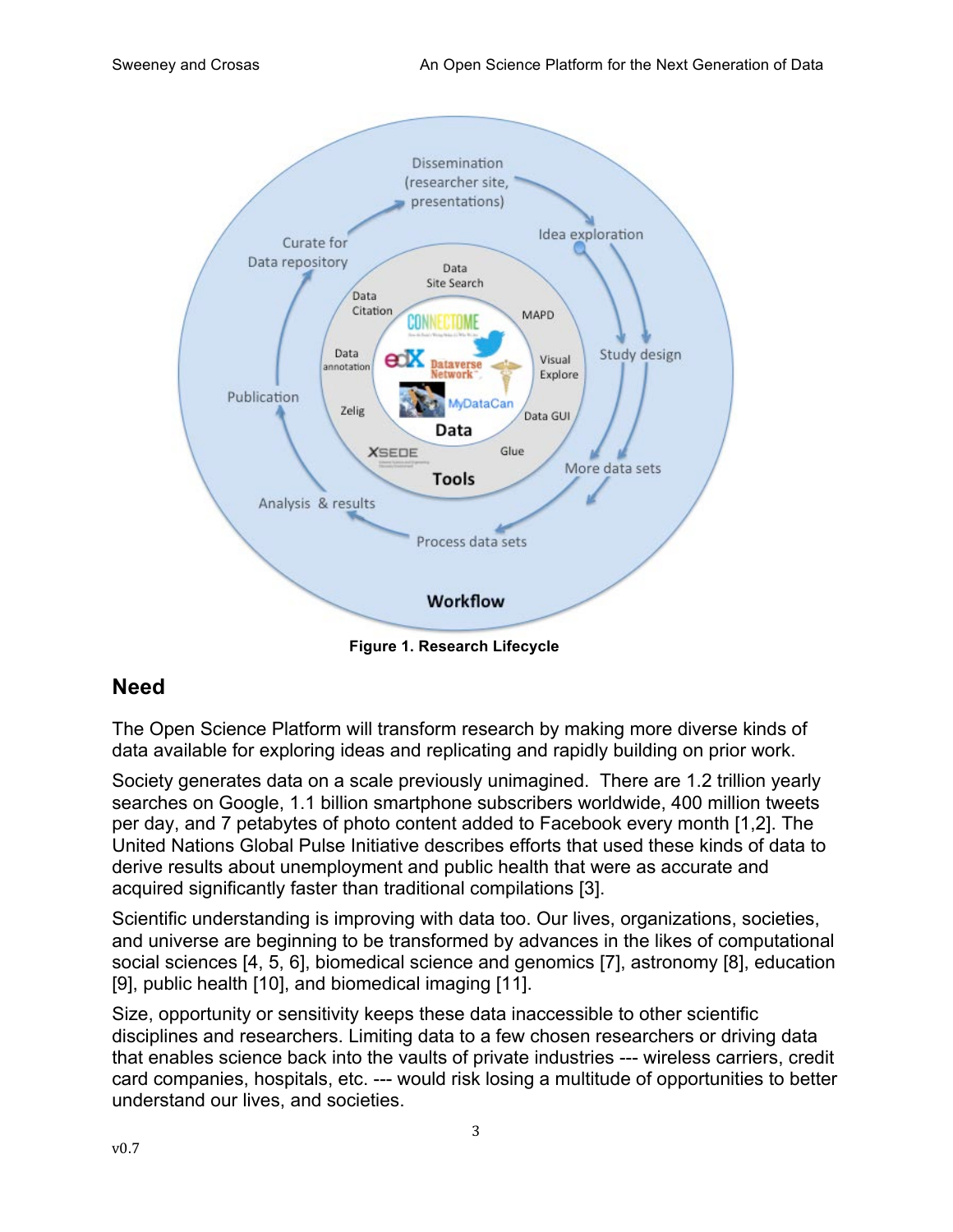Data sharing maximizes the value of collected data and promises follow-up studies using existing data. Sharing also minimizes duplicative data collection, which in turn reduces research costs and lowers the burden on human research participants. If science is to be progressive and self-correcting, then data, not just summary conclusions, must be open to independent scrutiny [12].

The Federal Government also wants to spur scientific breakthroughs and economic advances by making research results more available to innovators. Under a new White House directive, all federal agencies with R&D budgets in excess of \$100M will have to develop their own public access policies that will "ensure the public can read, download, and analyze in digital form" published works arising from federally-funded research [66].

Future researchers using the Open Science Platform will be able to rapidly explore new ideas and formulate and test hypotheses quickly because OSP minimizes the overhead of data collection, acquisition and handling, even the handling of privacy-sensitive data. OSP will enhance and augment research capability, and help improve science by allowing easy replication of research results. The ultimate economic benefits are lower research costs and a stronger economy, because the time to transition research results into practice will be less. A researcher's personal potential increases as he has many more opportunities for new discoveries and making major scientific contributions.

# **State of the Art**

A huge quantity of digital research data exists solely as files on the computers of individual researchers, even in cases where the impact of the research based on the data has been dramatic. If the community does not take steps to preserve it, it will be lost forever. It needs to be identified, located, assessed, acquired, processed, preserved, and shared to extend its useful life and preserve it against computer failure [67].

Over the last 7 years, different web archives emerged for sharing data studies. Most are discipline-specific with the quality and nature of management differing (e.g., geophysics [69], biosciences [71], earth sciences [72], clinical trials [68] and medicine [70]).

The leading, most comprehensive archives are capable of publishing, citing and sharing research data and they tend to be powered by the same software, The Dataverse Network, an open-source application founded at Harvard in 2006 that has been installed and used in a multitude of Universities around the world as a research data-sharing platform for those institutions (e.g., a consortium of Universities in the Netherlands and Fudan University in China). The Harvard instance of the Dataverse Network hosts more than 51,000 studies having 719,000 files, the world's largest collection of social science research data.<sup>2</sup> The Astronomy Dataverse Network and all other disciplines at Harvard are merging into a main Harvard instance [6, 14].

While the current Dataverse and similar data archives make important contributions, they need a new platform, one able to accommodate the full spectrum of challenges researchers face, e.g., difficulties accessing, storing and citing big data, handling privacy-sensitive data, interoperating with other repositories and large computation facilities and becoming financially sustainable.

 <sup>2</sup> http://theData.org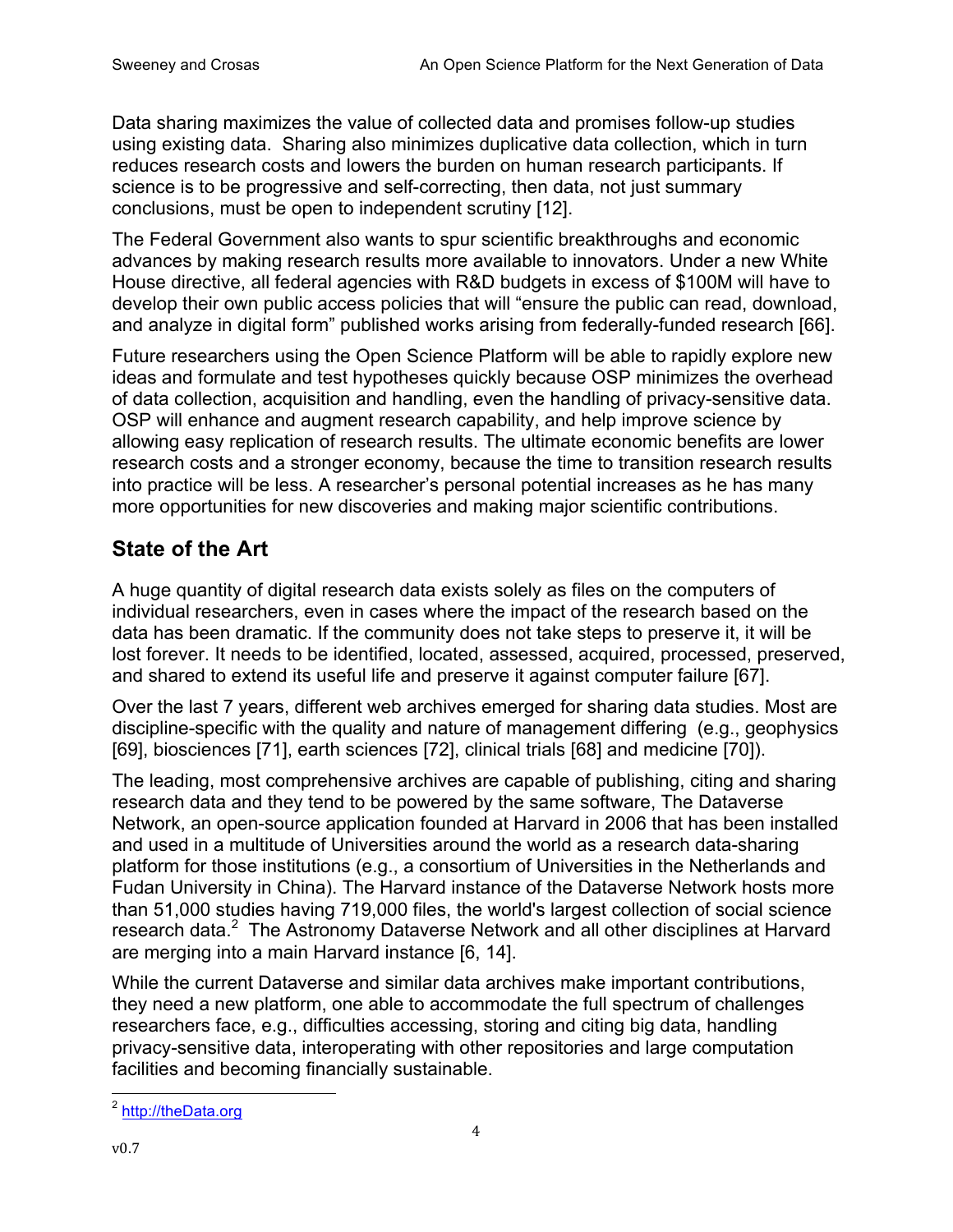The next generation of the Dataverse will be a potent organizing mechanism, as a primary source and catalyst, for creating fundamental knowledge for open science platforms. The missing element is a basic understanding of how researchers work. Any OSP must address this core problem using researcher centered, holistic design that brings together researchers from a variety of disciplines with information technology engineers and computer scientists and those experienced in curating, citing and managing research data.

The key to success is to study real researchers engaged in real research in order to make sure the developed system responds to actual needs. Of course constructing an OSP is not an ethnographic study of research practice, but one of properly augmenting research functions with technology; it is not a technical model either, but one that integrates all aspects of function and participation in the research lifecycle.



**Figure 2. Organization of a Dataverse Network**

As a result, the OSP serves as a platform for enabling and enhancing data science for all researchers and all data-driven research, leveraging a variety of skills, tools, and database technologies across disciplines.

All the features described in this paper about the construction of an OSP are generally applicable to a host of open science platforms. The ultimate goal is to make leapforward breakthroughs, not incremental advances to a specific platform. By taking an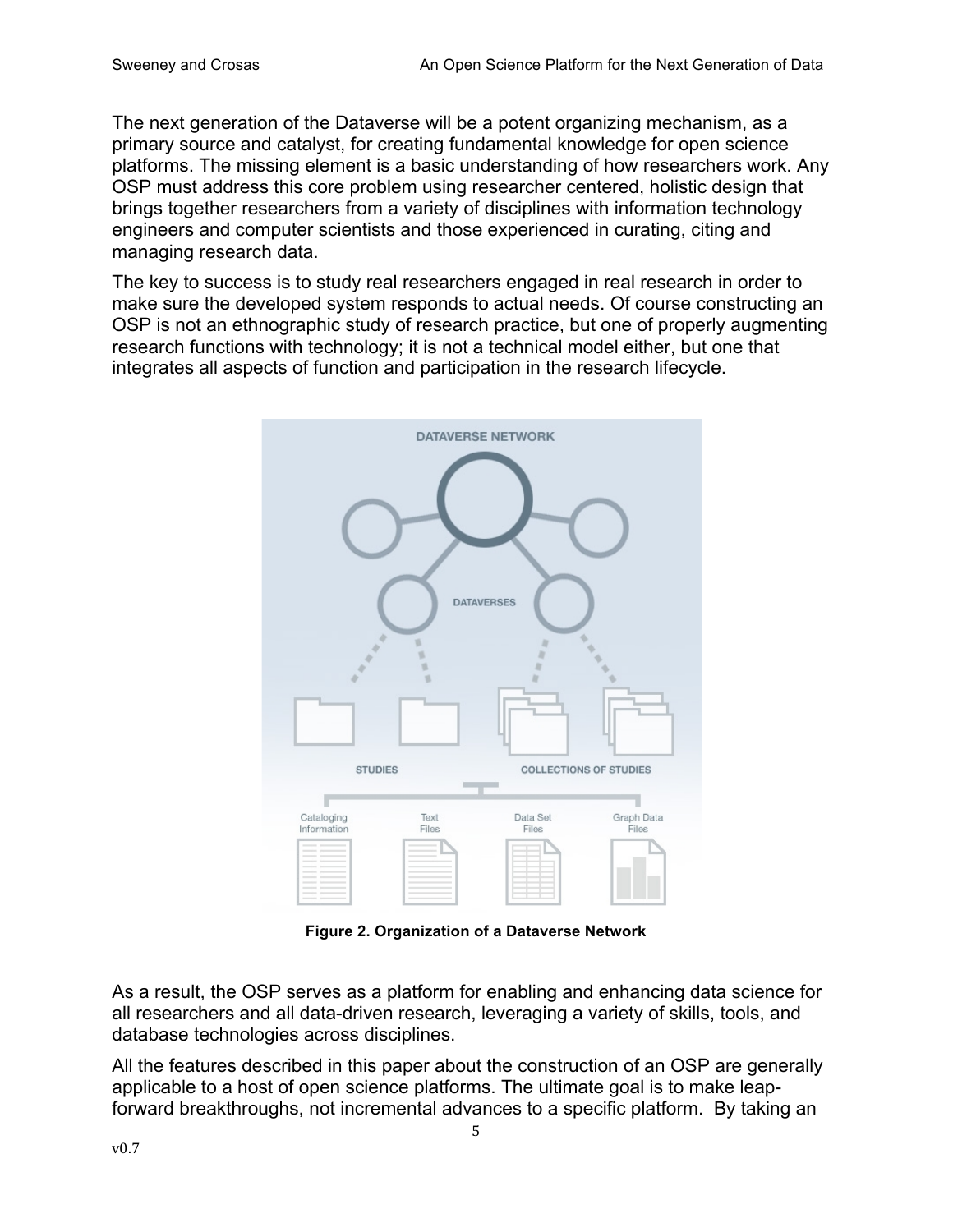integrative and complex systems approach, we describe a broad cross-disciplinary approach to constructing an OSP that draws on design partners as subjects and as researchers.

### **The Dataverse Network**

One of the existing projects we build upon in the feature design of the Open Science Platform is the Dataverse Network, the leading software for sharing research data and allowing replication of previous work.

A Dataverse Network hosts multiple *dataverses*. Each dataverse is a "virtual" data archive customizable by its owner (or even embedded in the owner's personal web site), and it contains studies or collections of studies, and each study contains cataloging information that describes the data, in addition to the research data files and files (e.g. documentation and code). Figure 2 has a graphical depiction.

The Dataverse Network provides: searchable descriptive metadata about the data and metadata extracted automatically from data files; user-friendly web interface to deposit, manage and preserve data; enough information (data, documentation and code) to reproduce and validate a scientific study without contacting the author; formal data citation, including a persistent global url and data fingerprint ,with attribution to data authors and distributors; and, various levels of access: fully open, data agreements, access with approval. [15,17,18]. A key feature is its incentive structure --researchers and data authors get credit, publishers and distributors get credit, and affiliated institutions get credit [15, 16].

In earlier work, Gary King and Merce Crosas identified eight core social/institutional responsibilities for a data-sharing infrastructure [15,16]:

*1. Recognition*. Citation credit should be apportioned both for the original article and separately for the data.

*2. Public Distribution*. Data distributed with an article should become accessible by the scientific community without having to obtain permission from the author for each use. Having to obtain permission from an author to read a published article, such as by agreeing ex-ante not to criticize it in print, is so obviously unacceptable it no longer occurs. The same should be true for data. Science requires the transmission of information through public means, not private understandings.

*3. Authorization*. Although free and open access to data is ordinarily preferable, it is neither always feasible nor necessary for the purpose of guaranteeing the public transmission of information. Those who wish to access the data can reasonably be asked to fulfill whatever authorization requirements the original author needed to meet in order to acquire, distribute, and archive it in the first place. This may include signing a licensing agreement (such as agreeing to respect confidentiality pledges made to research subjects), signing the equivalent of a guest book, being at an institution with a membership to the right archive or even paying a fee. And different requirements may apply to different portions of a data set.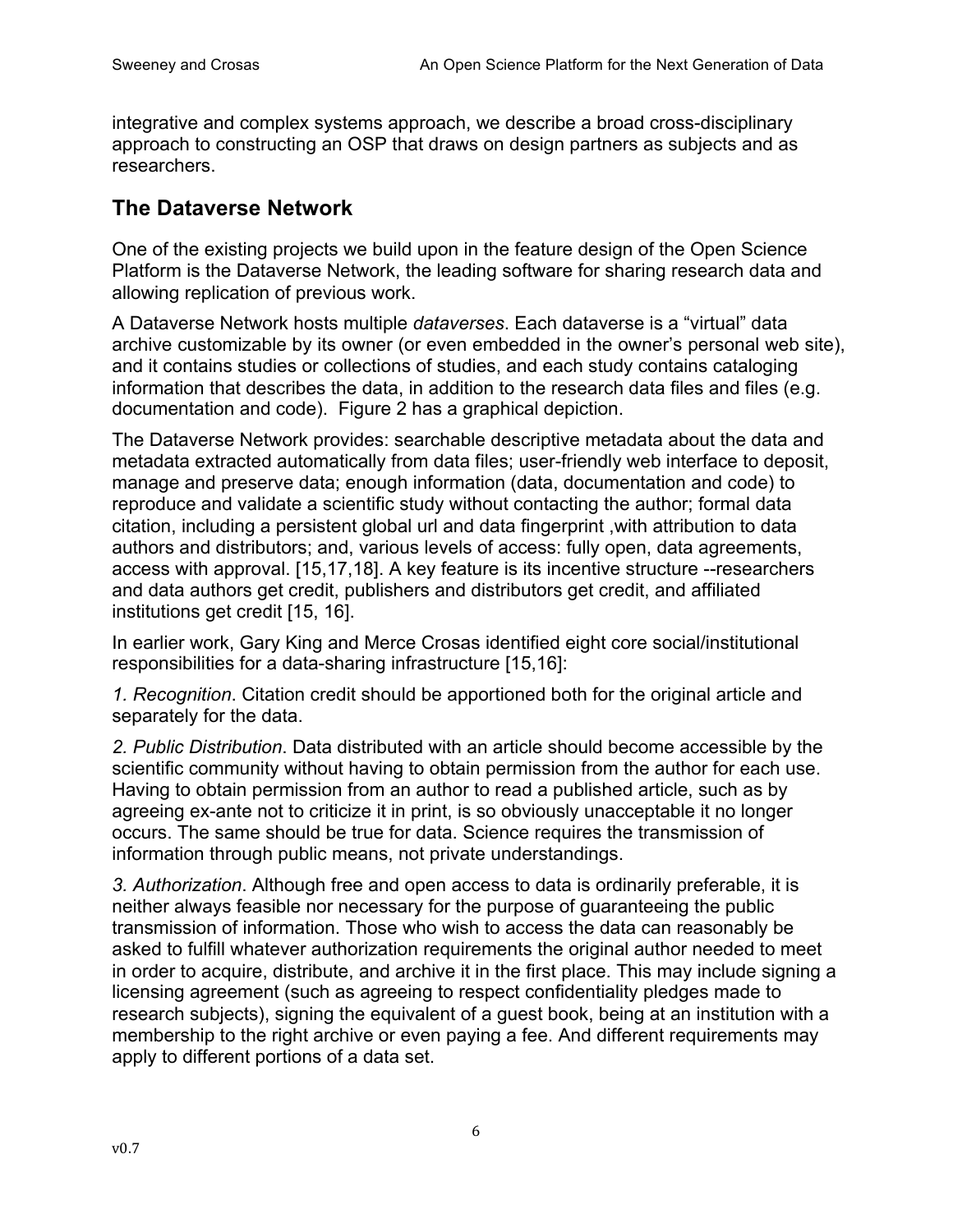*4. Validation*. Editors, their designees, and future researchers need to be able to check that a specific set of data exists, even if they have not met the authorization requirements.

*5. Verification*. Journals and researchers need to ensure that data associated with each published article is frozen and cannot be changed without detection, regardless of transformations –i.e., from SPSS to Stata to R, from a PC to a Mac to Linux, and from 8 inch magnetic tape to 5.25 inch floppies to a DVD.

*6. Persistence*. Researchers decades from now need to be able to find the data, access it, validate that it is the data set associated with the article in question, no matter what changes appear in methods of data distribution and network access, data storage formats, statistical and database software, operating systems, and computer hardware.

*7. Ease of Use*. Tasks must be simple and easy to use and follow.

*8. Legal Protection*. Publishers have well-honed procedures for dealing with copyright and liability issues for printed matter, but these standard copyright assignment forms do not cover acquiring and distributing data off the printed page.

The Open Science Platform incorporates these 8 responsibilities. OSP also incorporates statistical packages, such as the R-like statistical package called Zelig, an online tool available in the Dataverse Network. These packages will provide an API for others to build analytical tools for the OSP platform.

The overall feature development for managing research data in the Open Science Platform is to start with the data management features inherited from Dataverse, then expand to enable the same with privacy-sensitive datasets, then with big data, and finally, using high performance computing (as shown in Figure 3).



**Figure 3. Development of data management features in the Open Science Platform.**

| <b>EXA Architecture of The Dataverse Network</b>      |
|-------------------------------------------------------|
|                                                       |
| Even though an OSP uses a different architecture, we  |
| describe the Dataverse Network's architecture for     |
| comparison. It has a multi-tier Java enterprise       |
| architecture, which leverages open-source             |
| technologies to:1) index the metadata to provide fast |
| searchers (Lucene Index server), 2) register          |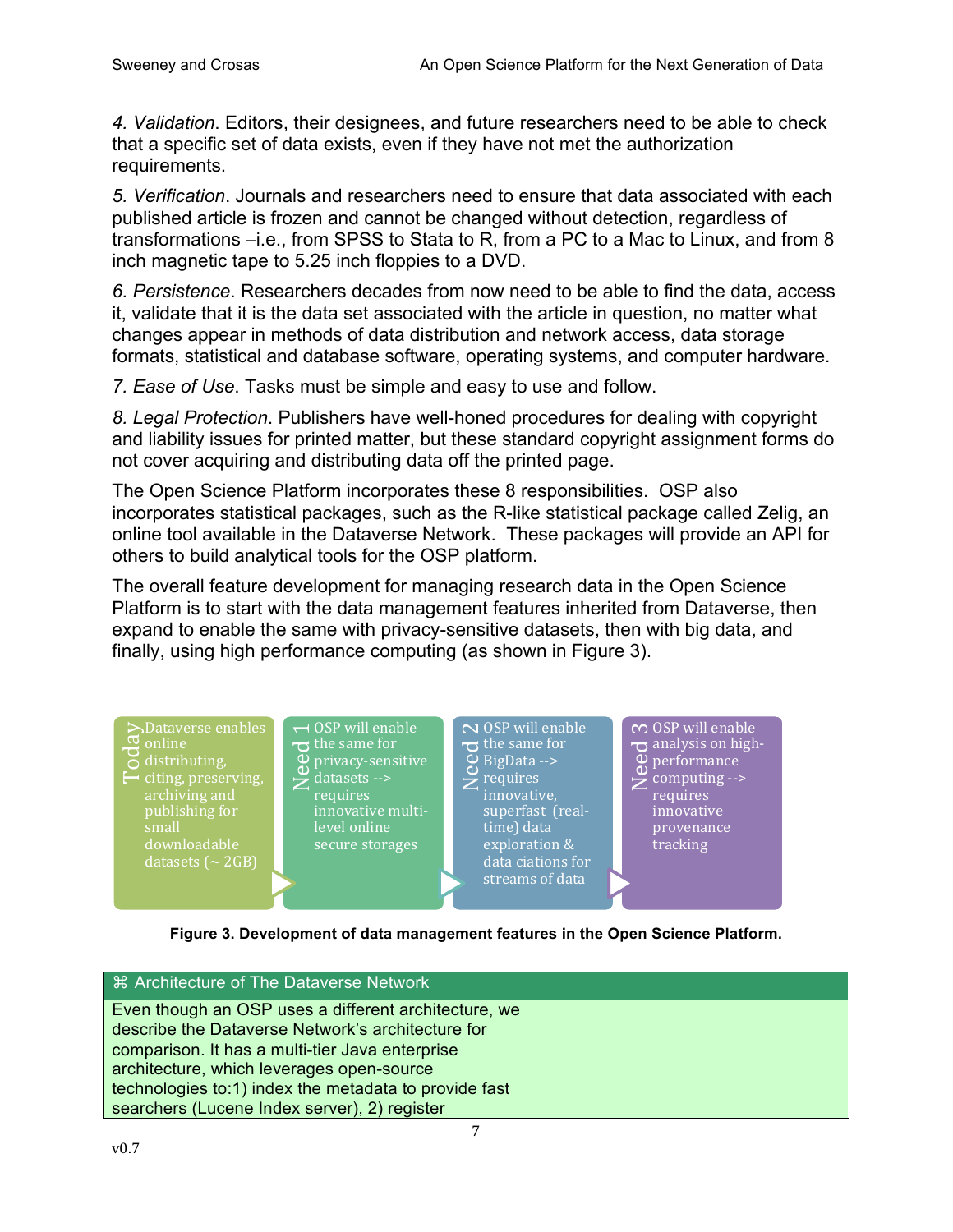

### **Development**

Developing the Open Software Platform involves creating the scientific and engineering knowledge base that enables systematic development of researcher-centered platforms to support researchers and enable research throughout the research lifecycle. We learn what's important by involving researchers who are engaged in their own research.

For example, Popper proposed his theory of scientific discovery that epistemologically defined the conventional view of today's research process [73]. Popper characterized the research process as starting with a clearly formulated research problem followed by different steps that sequentially lead to its solution. This is the formal outline adopted and accepted more or less unquestionably by almost all. Most likely Popper's definition is the result of observing documentation from the practice –academic publications – rather than creating it, because for most researchers, the research process is not linearly sequential, but is a cyclic process of exploring an idea, formulating a hypothesis, testing and analyzing it, and then repeating the process. On each cycle, the research improves based on *feedback* from the previous cycle.

So, an OSP must be designed for researchers' iterative approach and likewise, an OSP's design improves iteratively as well. Almost subliminally we view the development of an OSP as a model built and continuously refined from training, experience, and the implicit understanding of advancing through the steps of a research study of itself.

For the Open Science Platform to be successful, the engineer and the participating researcher must have an acute understanding of the needs of researchers. Indeed, in preparing this manuscript we did not simply rely on our collective years of research experience, but instead we reached out to researchers in other disciplines through a series of meetings to discuss issues they were experiencing as they conducted their research. The results are the research scenarios (shown in insets) that represent the need for and the environment of the Open Science Platform. They serve as motivators and illustrations throughout this manuscript.

|        |            | <b>Development Thrusts</b> |                   |                       |            |         |
|--------|------------|----------------------------|-------------------|-----------------------|------------|---------|
| Core & | <b>Big</b> | Data                       | Privacy           | Provenance Publishing |            |         |
| APIs   | Data       |                            | Explore Sensitive | Tracking              | & Citation | Sustain |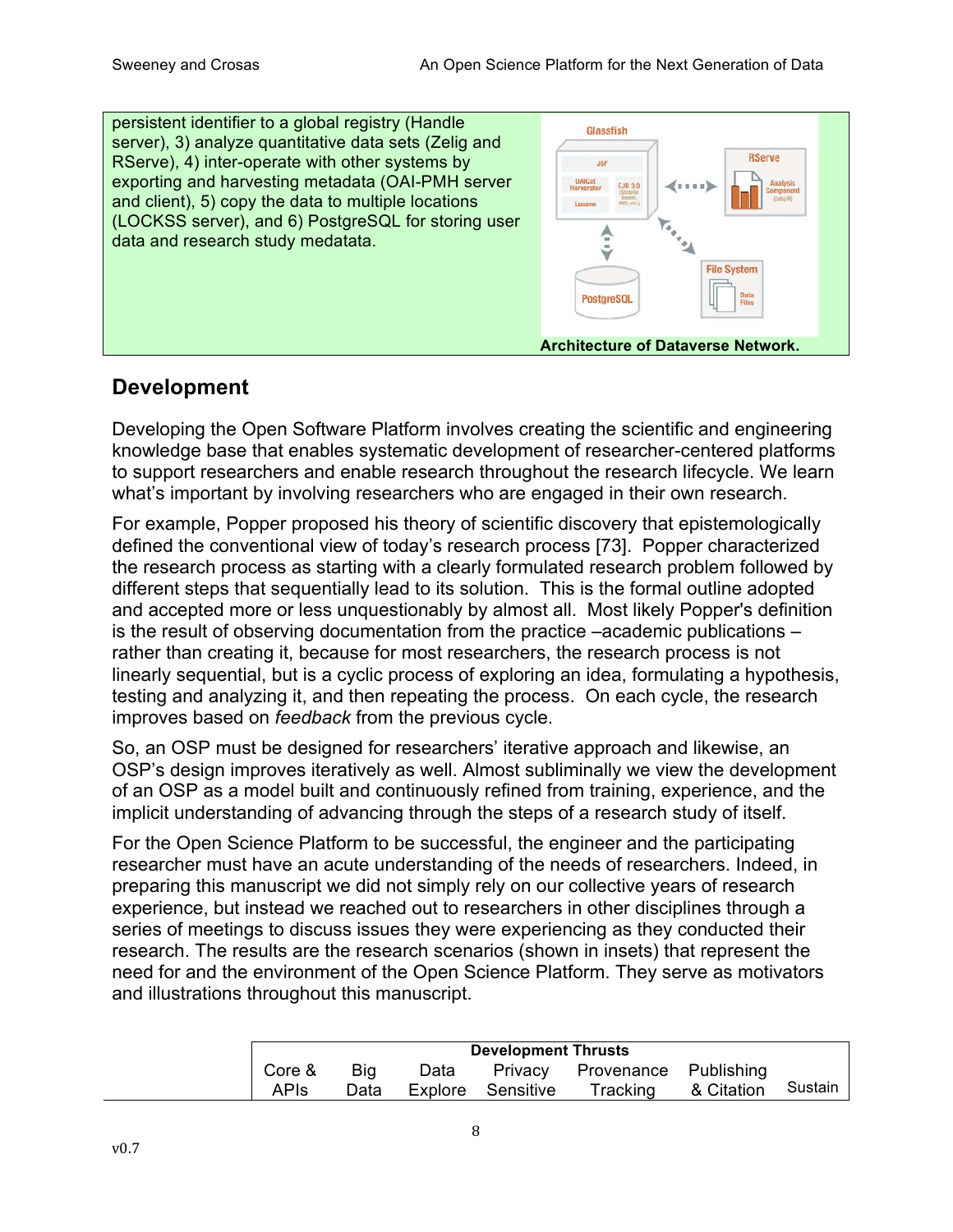

**Figure 4. Development thrusts intersecting with data research exemplars.**

Our approach centers on seven development thrusts: core platform and APIs; big data; data exploration; provenance tracking; publishing and citation; privacy-sensitive data; and, sustainability that integrates five crosscutting data partners, as exemplar use cases: Harvard X; connectome; astronomy; public health; and, MyDataCan. Figure 4 shows how the thrusts and exemplars intersect.

Thrusts involve engineering specific features of the OSP platform. They are:

- 1) Core Platform & APIs –The Open Science Platform must be able to perform basic data management operations, have extensible APIs for use with third-party tools and standalone data repositories, and adhere to the eight responsibilities inherited from the Dataverse Network (listed previously).
- 2) Big Data Storage Systems –The Open Science Platform must provide researchers the ability to efficiently store, analyze and explore big data –data and data streams that are far too large to copy locally and work with using traditional tools.
- 3) Data Exploration Tools –The Open Science Platform must have tools that work naturally with researchers in exploring data and conducting analyses.
- 4) Privacy-Sensitive Data Handling The Open Science Platform must support the storage, analysis and handling of sensitive personal information.
- 5) Provenance Tracking –The Open Science Platform must provide researchers with a record of lineage and authenticity of data.
- 6) Publishing and Citation –The Open Science Platform must provide a means of citing data, even samples drawn from data streams, and maintaining meta-data so that research results can be replicated.
- 7) Financial sustainability –The Open Science Platform must operate with financial independence from sponsors in the long-term.

There is a naturally occurring integration across the technological dimensions of the thrusts. A researcher exploring big stores of sensitive data suggests an integrated architecture (e.g., the HarvardX inset describes), for example.

### **Data Partner: HarvardX**

HarvardX is the name given to the online and hybrid online and on-campus courses offered by Harvard University using the edX technology. While most of the attention to the technology has centered on its ability to cross lines of space and time for education, the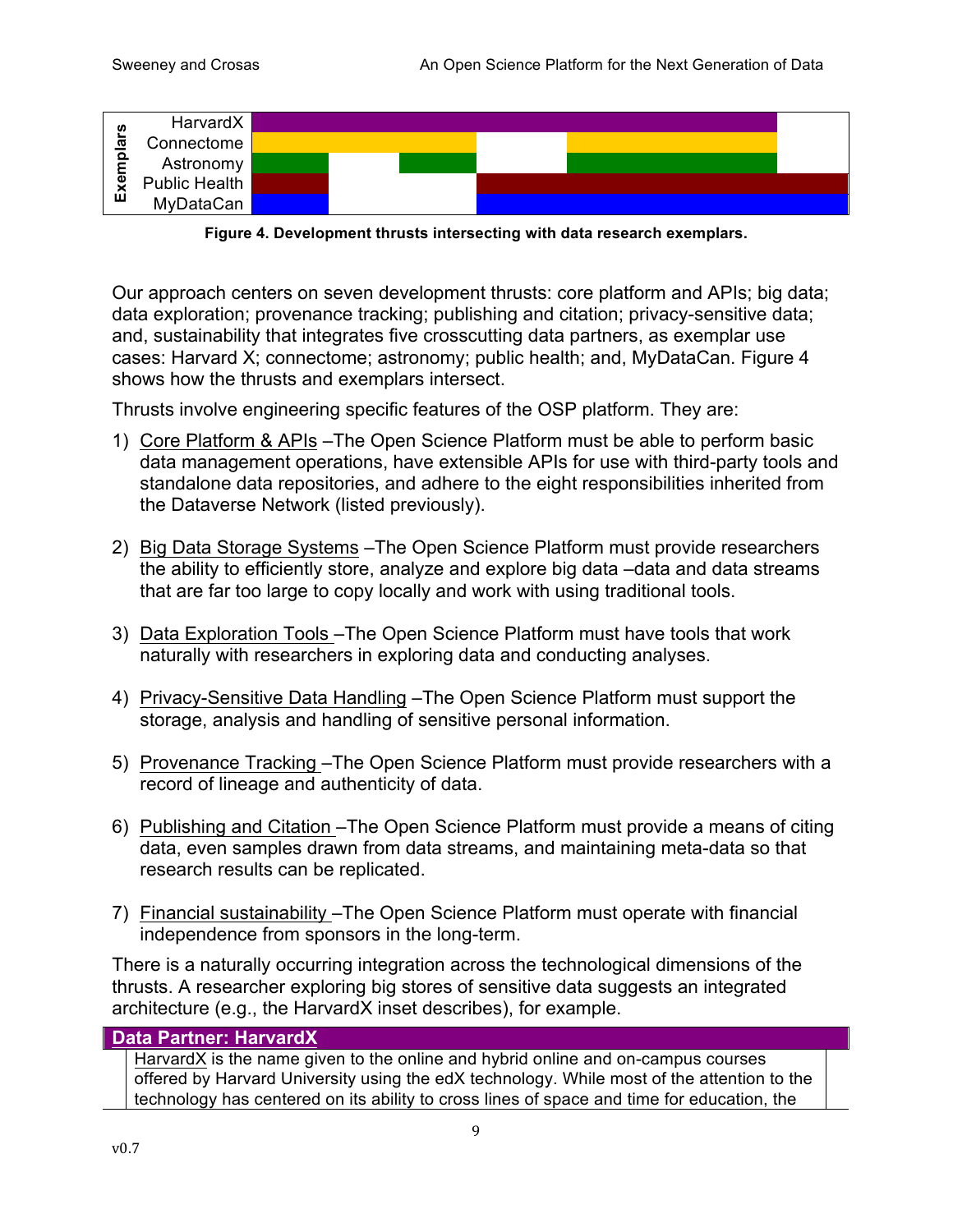technology is also designed to provide unprecedented amounts of data for researchers.

The data comes in a number of different forms. Some of it is fairly static demographic or survey data, which differs from the data traditionally gathered in educational research only by the number of students involved, which may range from thousands to hundreds of thousands, depending on the class. More interesting is the interaction data, gathered at both the course and the server level, which records information about the interactions of each student with any material in the course. Thus, the HarvardX team led by Professor Waldo has gathered streams of data on how students watch lectures, engage with textbooks, try assignments, or do pop-quizzes, including how long they spend on each activity and how often they retry one activity or another. Finally, the HarvardX team has access to all of the data generated by the discussion forums that are integral to the courses. A typical course has 50,000 students.

These data are generated at a high rate, and can be used to predict performance and, perhaps, to customize course materials on the fly. A problem is presenting these data to education researchers and teachers, both in how they can best see the results in a way that can allow them to make sense of the scale and how to customize the views of streams of data to allow new insights. Also, this data is highly personalized and protected by FERPA and other privacy regulations, posing restrictions on sharing with researchers.

In developing an Open Science Platform, Harvard X researchers allow us to test different storage schemes with different kinds of data to find the best schemes for desired analyses. Experiments include analyzing different graph engines; assessing privacy risks; and, assessing data anonymizations.

### 1. Core Platform & APIs

This development thrust focuses on the basic operations of the OSP and on extensions to third parties. It is far less innovative than the other thrusts. The Open Science Platform goals for this thrust are to support the ability for researchers to work in unstructured ways using open access to data and tools on the OSP.

The Open Science Platform will include: extensible data storage from fixed-length files to streaming big data, connectors to distributed storages of data of big and fixed size data in local and external clouds, and extensible data exploration and analysis tools (e.g., for crowd-sourcing annotations and multi-dimension visual exploration in realtime). Figure 5 provides an architectural overview.

The OSP architecture has three tiers. The Public Tier (shown on top) offers public facing tools and applications for researchers to interact with the platform. The named boxes across the top include several tools that this thrust will provide, namely: *annotation*, *visual exploration*, *statistical and privacy tools*, a *dashboard web interface* that serves as a central online entrance point for researchers, a set of applications and web interfaces for people to use with *private repositories* of their own personal information, and a *batch facility* for uploading lots of data or jobs as a unit.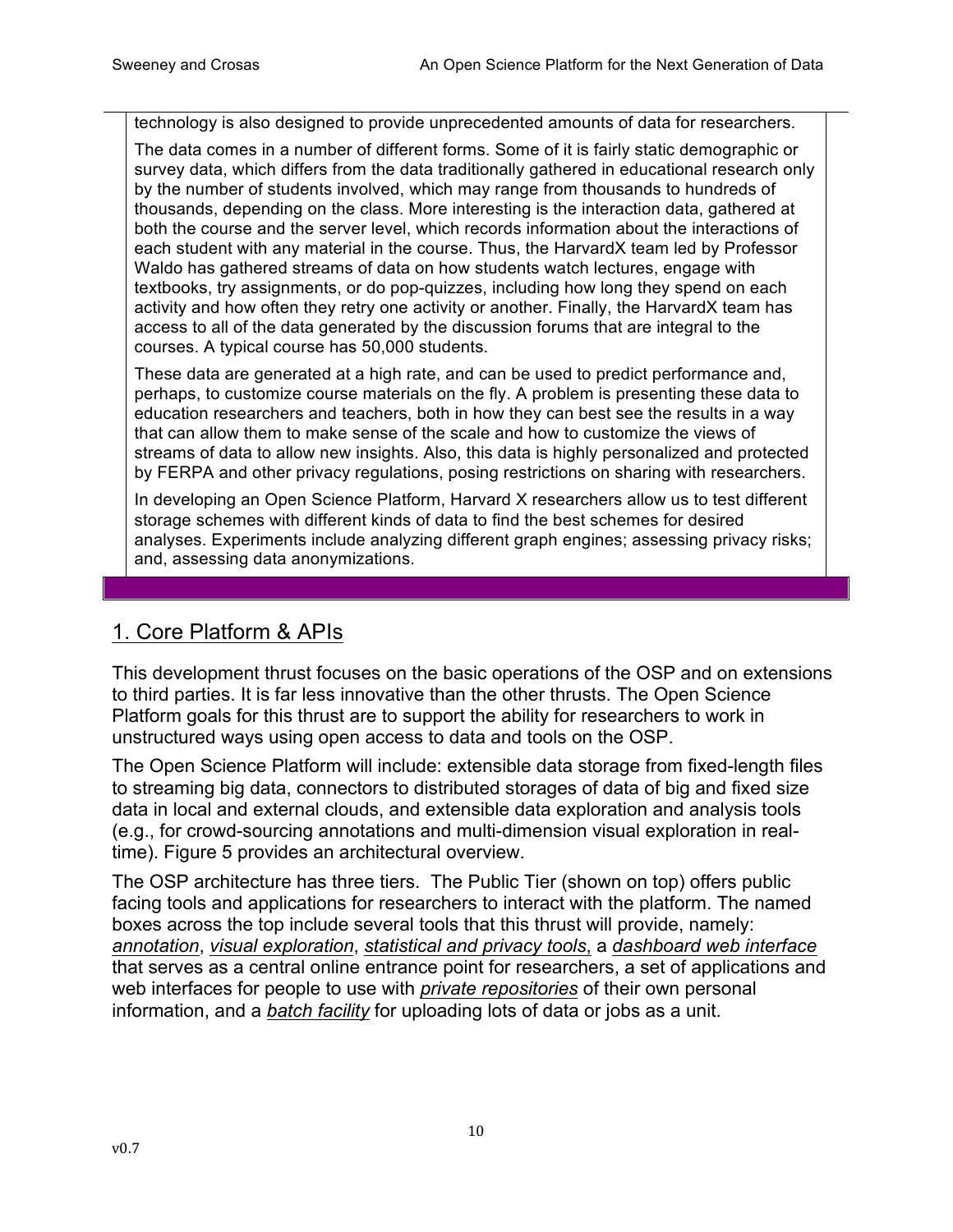

**Figure 5. Architecture of the Open Science Platform.**

### ⌘ Related Activities Underway

The application components of the Dataverse Network (similar to the OSP's Manager) include support for: Publishing model (draft –review-release workflow for contributors, curators and data owners); Archival functions (no deletion of studies after published, only deaccession); Versioning model; Data citation generation, with persistent identifier registration (Handle Server); Metadata indexing/searching (Lucene server); Ingest model (metadata/variable extraction from data files, UNF calculation); XML metadata generation (DDI, Dublin Core, MARC); OAI Harvester client/server; LOCKSS server (data duplication in multiple locations); Authentication & Authorization service: user & groups, user roles, object permissions, guestbook & terms of use, single sign-on (Shibboleth); RESTful API for: search, get metadata, download data; and, SWORD API.

The Dataverse team is already building an abstraction layer to Harvard's research-computing cluster that will page out to Massachusetts Green High Performance Computing Center, and any other cloud, and have almost completed work to connect Dataverse to Amazon's cloud.

The rules that govern interactions (or "APIs") between the Public and Operations Tiers will be openly available so that anyone can develop software for use on the OSP. Programs in the Public Tier access data through public REST-based APIs. This capability means that researchers do not have to rely on us, as the originating developers, to construct tools.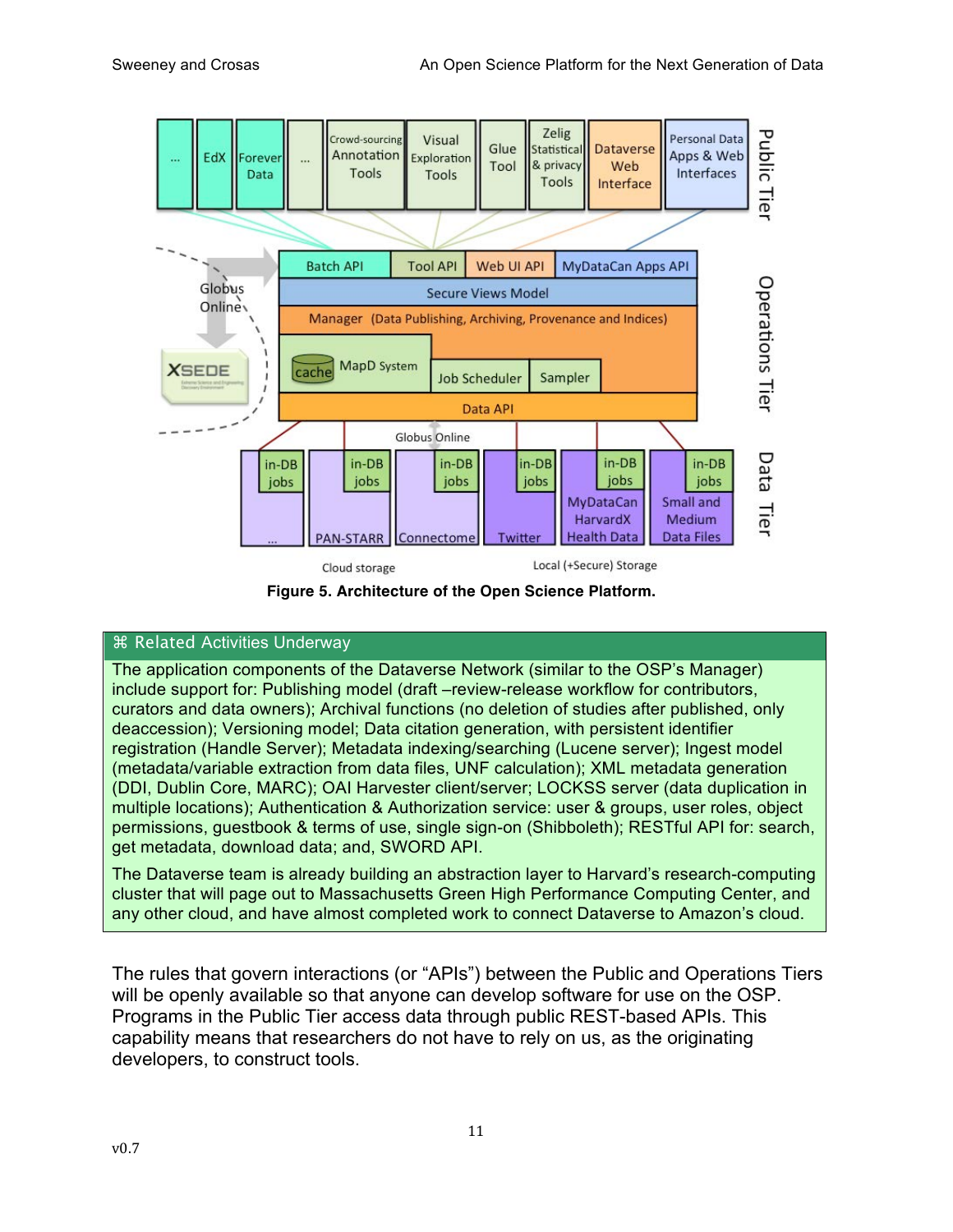The OSP must provide researchers with maximum freedom in their choice of tools.<sup>3</sup> So this thrust makes several APIs available, including the *Tool API*. The OSP will expose data using a REST-based $4$  interface, which is a standard HTTP transport, and therefore is ubiquitously supported by programming languages and network infrastructures.

The OSP must provide researchers with maximum access to data on the OSP. *Researchers can use the Tool API for direct access to data.* Under REST, each dataset has a URL. The URL structure is human readable, and is easy to use. Dimensional data can be cut into ranges. For example:

- https://[study handle]/datasets/datasetName/samples/sample\_id
- https://.../matrix/2500..60000/17..8500/
- https://.../movies/LifeOfBrian/17m3s/

The Operations Tier (shown in the middle of Figure 5) is the heart of the OSP. Most of the modular components in this tier are provided by this thrust; namely: the Sampler, Secure Views Model, Manager, and Job Scheduler.

For big data stores, the OSP will provide data samples. Often big data cannot be fully copied - at least for initial stages of research – to a local machine and should thus be sampled. Where applicable, *the Sampler* will provide samples of data stored on OSP. The resulting "summary" URL will return a sample of the data (e.g. by using a hardwarebased random sampler, or a Gibbs sampler<sup>5</sup>). A data sample could have multiple URLs, if it can be accessed from different indices. HTTP (and thus, REST) allows software to specify requested formats, using the ACCEPT header. OSP will support, where applicable, CSV, TSV, XML and JSON. Secure access control mechanisms will be used to protect sensitive datasets. The ability to access a single sample from virtually any programming environment allows researchers to use the OSP freely for data access, even in a massively parallel manner, such as the popular Map-Reduce method.<sup>6</sup>

The OSP must make sure data and tools are only available to those researchers authorized for access. While many of the data and tools on the OSP will be openly and freely available, controlled access is necessary to support private workspaces, privacysensitive data and other uses of the OSP. The *Secure Views Model* is responsible for enforcing access permissions. *The Secure Views Model will be an innovation over state of the art permission systems.* Unlike historical file systems, where permissions are at the file and directory level, permissions on the platform are on views of data, which may

<sup>&</sup>lt;sup>3</sup> The OSP will support common tools, such as Hadoop, Zelig/R, Java, Python and MatLab.<br><sup>4</sup> The OSP will initially implement the HTTP REST services using PlayFramework 2.0, a novel web framework in use today by many high-traffic, internet size websites such as LinkedIn and theGuradian.co.uk. Among other features, it is geared towards developing REST-based APIs, and allows HTTP streaming, a feature we plan to relay on for delivering large results. Standard caches, load balancers and proxy servers will be used as well.

<sup>&</sup>lt;sup>5</sup> http://www.jstor.org/discover/10.2307/2685208 Gibbs Sampling is a data mining technique that has become quite popular these days and is being used quite extensively in Health Sciences and Financial Services.

 $6$  To further speed access, datasets can be served using a content delivery network (CDN). While commercial CDNs are available, it may be possible to build a CDN using existing campuses throughout the US and abroad.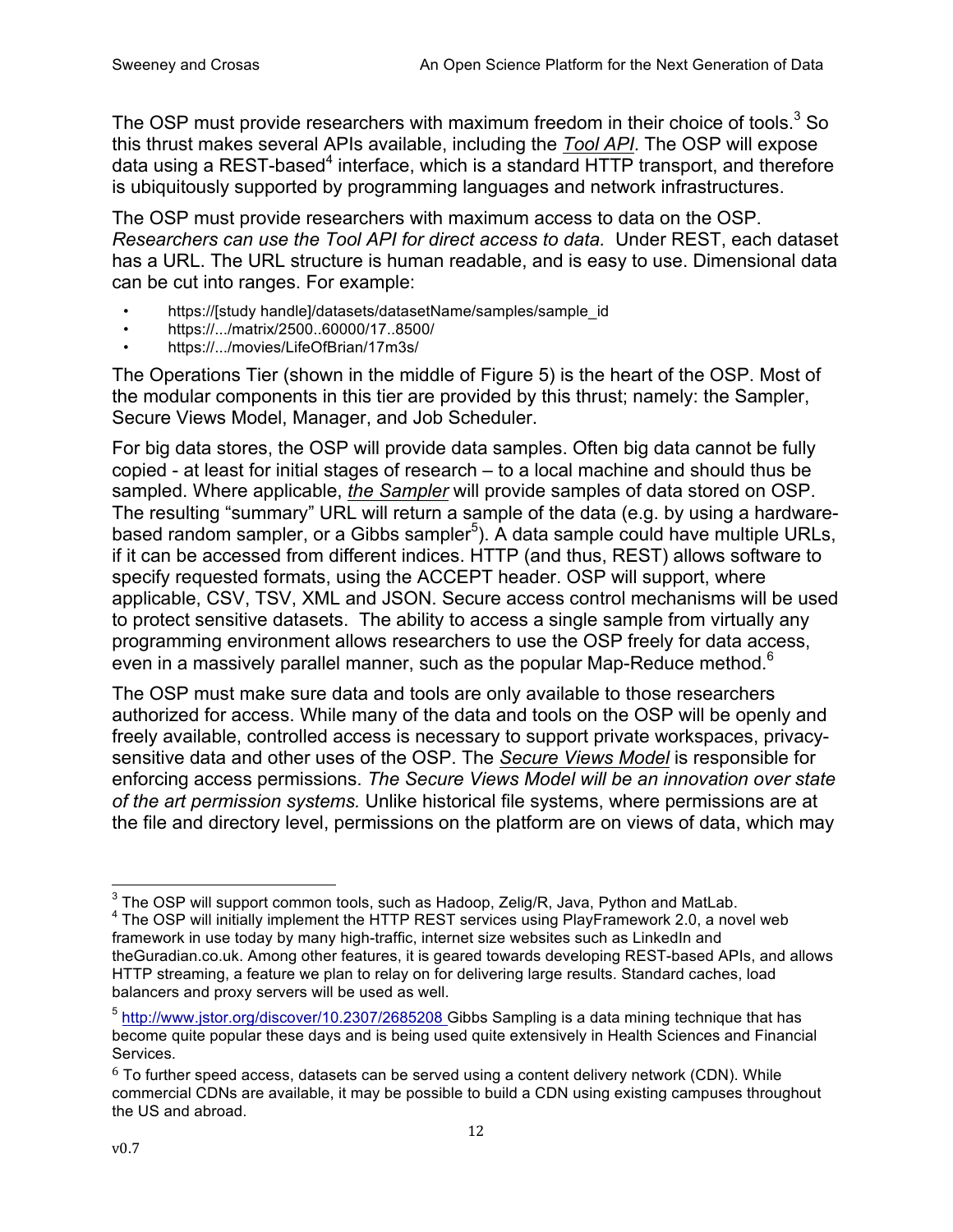be enforced on values appearing in a data stream, on a table or in a file, or may be an entire table or file or groups of tables or files.

The OSP must provide the multitude of features popularized by Dataverse and must additionally include provenance tracking for data. The *Manager* is the engine of the OSP, responsible for coordinating the storing, archiving, publishing and accessing of data and for tracking provenance. It contains the storage URL of each dataset and relevant API documentation and allows researchers to: discover existing datasets through manually cataloged fields or automated extractions; reuse data through the creation of persistent URLs to the stored data and automated data management; validate prior results using stored provenance information, as well as code and process documentation; and provide citation and branding features.

The OSP must support a plethora of data storage systems, local, remote, and standalone. The Data Tier (shown on the bottom) refers to a distributed, amorphous configuration of data storage systems, including combinations of cloud and local storage capabilities. Data storage is not done using a single system, but rather by various systems, allowing the data author to choose from among choices recommended by the Manager, the storage system best fitting the structure of the data and expected queries. Building on diversified data storage allows the OSP to add new and different storage types and to take advantage of standalone repositories and infrastructures (such as proxy servers and content delivery networks) in order to speed up data access.

The OSP must provide robust efficient data access. To support read-intensive computations, OSP will support batch processing of jobs *using in-database analytics* (*"in-DB Jobs"*)*.* This concept leverages database kernels to perform various types of analytical computation, thereby placing computation near the data to reduce network latency. The end result is that large volumes of data can be analyzed seamlessly using MapReduce without having to ever extract data from the database. Researchers submit binaries of supported languages/frameworks, and get the results when operation completes. The *Job Scheduler* in the Operations Tier coordinates the execution of "in-DB Jobs". This thrust will provide in-DB data mining methods such as ANOVA, Linear and Logistic Regression, and Clustering for its local data storage systems.

*In summary, this development thrust will construct the basic operations of the OSP***.** It heavily relies on existing systems and trusted standards, providing transparency while keeping costs low and allowing maximum flexibility to researchers.

### 2. Privacy-Sensitive Data

The objective of this development thrust is for researchers who work with privacysensitive data to enjoy all the data and tools on the Open Science Platform with certified privacy protection. Achieving this objective will be a significant scientific contribution.

The state of the art for researchers who work with sensitive data is to sequester the data on computers that are not on any network. Sometimes the sequestered machine may further reside in an isolated facility. As a consequence, it can be difficult to link the data with other information unless the researcher can obtain an independent copy and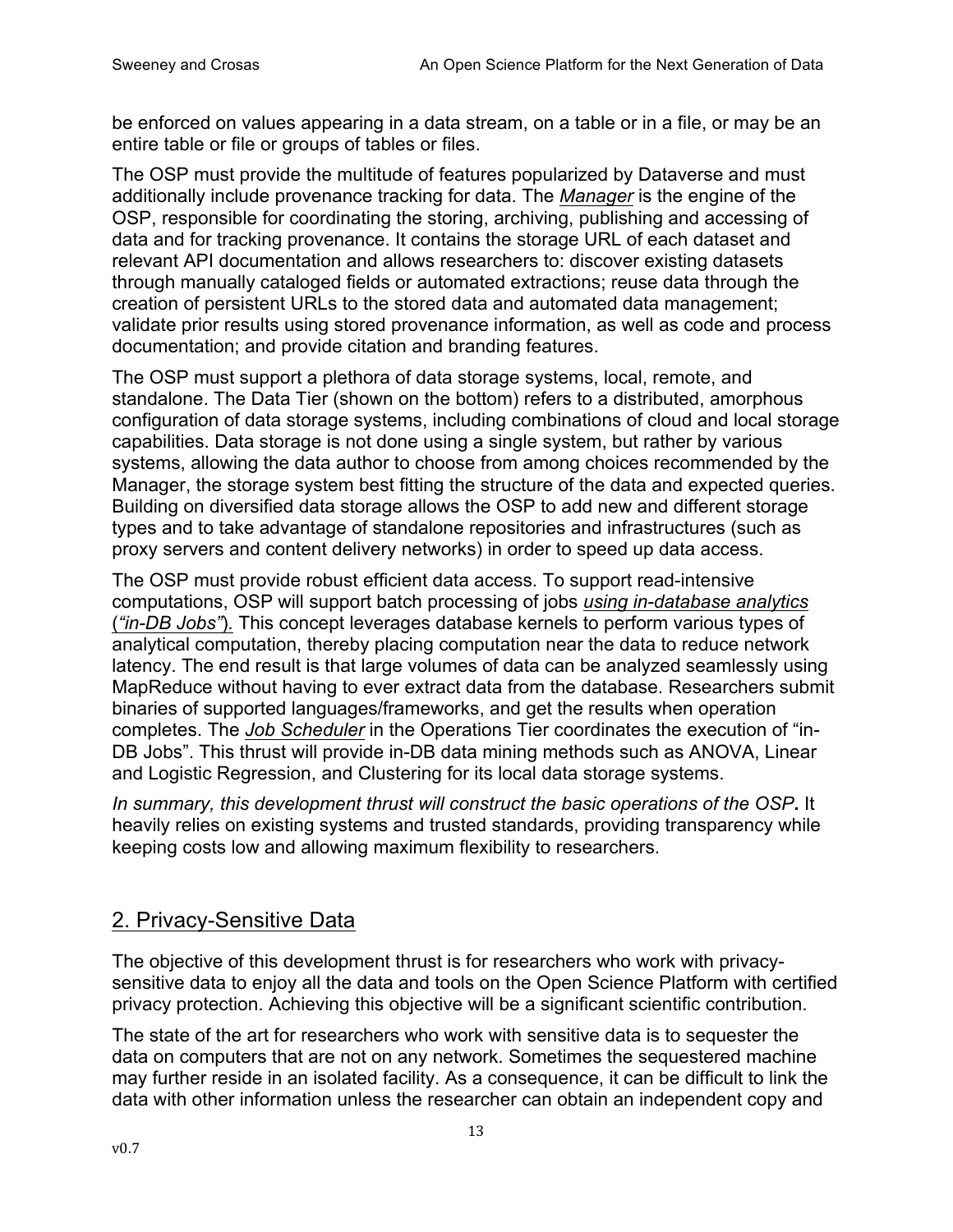store it on the sequestered machine. Storage and computational options are limited to those available on the sequestered machine. This thrust will ensure that researchers who work with many forms of privacy-sensitive data can enjoy maximum benefit from resources on the OSP by safely using the data on the OSP.

There is no one privacy standard, so the OSP must support a full range of options from data having no privacy risk to data requiring maximum protection. We offer the following approach. Assign a privacy policy to each piece of data in the OSP, even if the data has no restrictions. Then, enforce policies throughout the system. While the space of possible policies is very large, complexity reduces because actual data handling requirements associated with policies collapse to few possibilities.

*We introduce a new 6-level privacy scale for the Open Science Platform to use to specify privacy and security policies for data*. This scale originates from the Harvard Research Data Security Policy, which defines a 5-level categorization schedule for research information and defines the minimum protections required for each level.<sup>7</sup>

Level 1 data is non-confidential information that can be stored and shared freely. Level 2 data may have individually identifiable information but disclosure would not cause material harm. Level 3 data may have individually identifiable information that if disclosed could be expected to damage a person's reputation or cause embarrassment.

Level 4 data may have individually identifiable information that includes Social Security numbers, financial information, medical records, and other individually identifiable information. Regulations often apply to these data, such as the Health Information Portability and Accountability Act (HIPAA) and the Family Educational Rights and Privacy Act (FERPA), which may dictate handling and sharing.

| <b>Risk Level</b>              | Storage & Transit           | Access                                                                            |
|--------------------------------|-----------------------------|-----------------------------------------------------------------------------------|
| 1 No risk                      | Clear                       | Open                                                                              |
| 2 Foresaken                    | Clear                       | <b>Email/OAuth verified registration</b>                                          |
| 3 Shamed                       | Encrypted                   | Password, Registered, Approval, Data<br><b>Use Agreement</b>                      |
| 4 Civil<br><b>Penalties</b>    | Encrypted                   | Password, Registered, Approval, Signed<br><b>Data Use Agreement</b>               |
| 5 Criminal<br><b>Penalties</b> | Encrypted                   | 2-factor authentication, Registered,<br><b>Appoval, Signed Data Use Agreement</b> |
| 6 Max<br>Control               | <b>Double</b><br>Encryption | Password, Registered, Approval, Data<br><b>Use Agreement</b>                      |

**Figure 6. Six privacy levels and associated security features.**

Level 5 may have individually identifiable information that could cause significant harm to an individual if exposed, including serious risk of criminal liability, psychological harm, loss of insurability employability or significant social harm.

 <sup>7</sup> http://www.security.harvard.edu/research-data-security-policy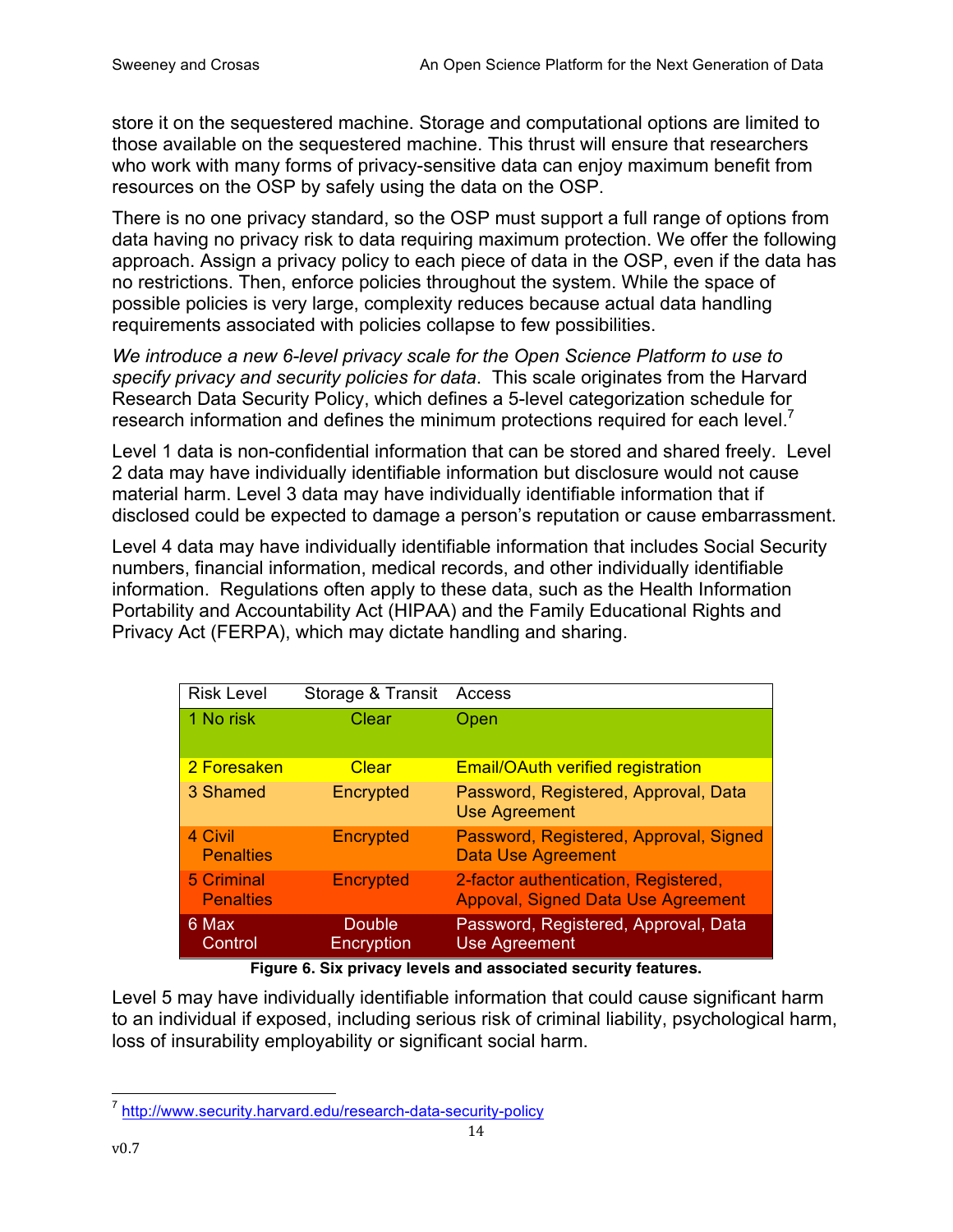Level 6 data requires an additional commitment that administrative and technical staff cannot inspect its contents. We expect to enforce this using double encryption with the owner's password being one key and the OSP having the second key, though working with opaque binaries will be a challenge that may limit some uses.

Figure 6 summarizes our initial privacy levels for the OSP with associated security features for each level. Examples of access requirements include: users having passwords; registrations being verified by an external email account (or OAuth); and, access requiring 2-factor authentication where a one-time password is sent to a device like a registered mobile phone. Approvals may be from an IRB, the data's curator, or those controlling the encryption key. One of many possible data use agreements may be required.

Certifying that the system handles data properly with respect to stated privacy standards relies in part on formal properties enforced by data handling. To certify that those standards harmonize with regulations, we will leverage lessons learned from Sweeney's earlier work [60-65]. Her Privacert model is the leading approach for certifying data as being sufficiently de-identified under HIPAA, for example.

*In summary, this development thrust will enable researchers to fully use the Open Science Platform with privacy-sensitive data***.**

### ⌘ Related Activities Underway

Dataverse currently stores Level 1 and 2 data only. Sweeney, Crosas and others are already constructing a wizard that researchers will use to answer a series of questions to determine the proper classification of data being deposited. Figure 6 summarizes the current research state of associations of privacy levels to security features.

### 3. Sustainability

The focus of this thrust is to develop methods for making the Open Science Platform financially sustainable. The goal is to minimize the dependency of the OSP on research sponsorship without sacrificing open access to researchers. We will conduct a series of experiments to determine the financial viability of the OSP.

One of the experiments involves MyDataCan, where people assemble copies of their personal information and run apps on mobile or web devices to use their data to improve their lives. This approach is similar to Apple's iTunes. Third-parties can write apps for MyDataCan and charge a fee. The expectation is that most apps will be at no charge, but for those charging a fee, if a tax is kept by the OSP, would it be sufficient to cover the operating expenses of the OSP?

Another experiment involves charging access for curated high-profile research data, which itself has a recurring expense. An example is the public health data described

### **Data Partner: MyDataCan**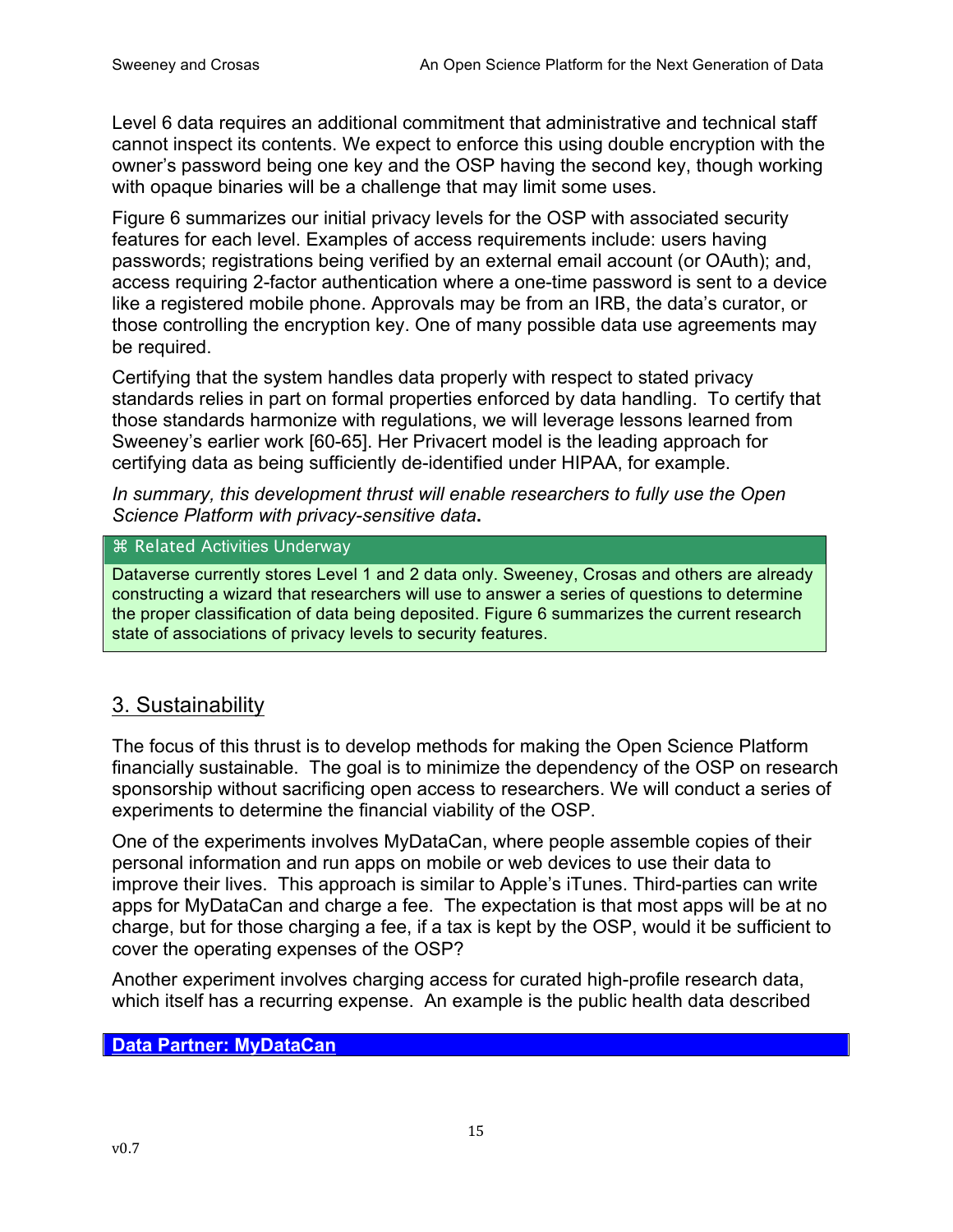MyDataCan.org is a pilot project at Harvard whose aim is to be a living lab for personal data sharing. Goals as a data partner are to incorporate MyDataCan into the Open Science Platform so that members of the public will have an opportunity to directly contribute their data to science and help render the OSP financially sustainable.

Using the PPR Trust Framework [74], which prescribes 65 rules of conduct when handling consumer information, the OSP will conduct an experiment with MyDataCan on the OSP to see if at least 100K Americans will store data in the repository and at least 50K of them will share some data with research. Additional experiments will determine whether funds acquired from taxing apps for MyDataCan can help financially sustain the Open Science Platform.

The goal of MyDataCan.org is to help a person gather a copy of the data he leaves behind, place it securely under his control, and then provide him with many possible ways to use and share his information. It uses the notion of a personal "can" of data over which he has *personal access control*. With his permission, data can be combined across "cans" " to enable research and to share data for many worthy purposes, inspiring puns (e.g. "MyDataCan Save Lives"). Not all decision making is left to the person. The design and governance of MyDataCan has rules that govern behavior out of paternalistic concerns to guarantee some protections. If successful, MyDataCan could be a tremendous resource for society, providing unparalleled access to personal data, and while doing so, introducing new ways of thinking about privacy in a data-rich networked world.

A participant gets value from MyDataCan by being able to assemble his personal information across disparate data sources, annotate his data, control distribution of his information, and receive personalized services made possible by apps that run on mobile and web devices that access personal information stored on MyDataCan/OSP. Simultaneously, MyDataCan provides a platform for researchers to solicit testbed subjects to participate in many possible research activities (e.g., clinical trials, public health surveys, health outcome studies, etc.) though no research participation is required.

The system has been piloted locally with a small number of participants storing GPS, video and medical data and using apps to display co-locations of friends and family, do medication reminders, and provide an emergency peace of mind application.

Data sharing occurs through an applications interface as the owner of the data permits. Many apps are likely to be programs that use the person's information to help him, such as a prescription refill reminder (Rx Refill) or an emergency room app that reports allergies and medications and an emergency contact if the person finds himself in an emergency room (ER Peace of Mind $^8$ ).



 <sup>8</sup> First introduced by William Yasnoff.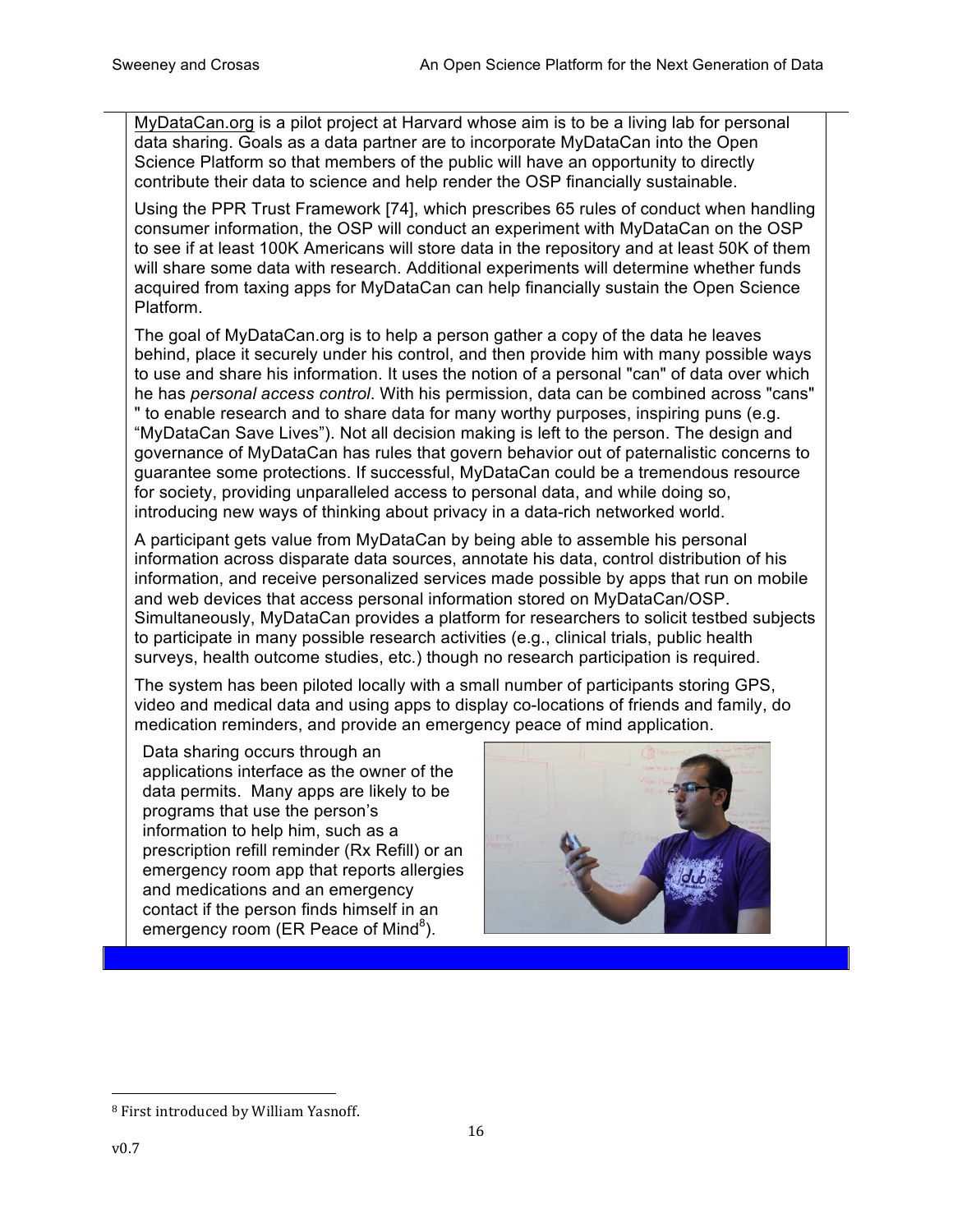earlier. An annual fee of \$500K is paid to the original source of the data, Medicare. Can that cost be recovered from researchers who access a derivation that has been infused with environmental data?

*In summary, this development thrust will help assure the long-term viability of the OSP. The target is to fund the Open Science Platform in the 5th year.* 

## 4. Big Data Storage Systems

This development thrust focuses on data storage in the Open Science Platform, especially big data storage schemes. The goals for this thrust are to provide a broad array of storage systems on the OSP and to provide tools to help the OSP and researchers identify which storage system best fits the data, depending in part on size, but more often on function or intended query. Having an automated or semi-automated means of determining which storage system is best for a researcher's big data will be a scientific contribution. The state of the art is to make storage decisions primarily by type of data, not by kind of analysis. The wrong decision can dramatically slow performance.

Commercial big data systems such as Netflix, Amazon, Facebook and Flickr, have shared parts of their design and technologies with the public. We draw, in part, on what they have published and public availability of instances of their approaches to make these storage systems available to researchers.

Wide Column Store: fits data whose samples can be modeled using key-value pairs (e.g. {*name*: "Dan", *age*:12}), or that has a very intensive insertion rate. OSP will use Apache Cassandra<sup>9</sup>.

Document Store: fits data whose samples need to be modeled using nested hash tables (e.g. {*name*: {given: "Dan", *surname*: "Smith"} *age*:12}). OSP will use MongoDB10 to store datasets of this type.Graph Store: a good fit for storing data modeled as a graph, with annotated edges and vertices. OSP will use  $Neo4i<sup>11</sup>$  (currently used by the Dataverse Network) and will experiment with graph processing engines: Pregel or GraphChi and PowerGraph.

The Open Science Platform must have privacy-sensitive versions of big data storage systems to accommodate big data that are to be protected. Figure 7 enumerates storage options, as they relate to data exemplars and privacy levels (Figure 6). We will implement the full range of privacy levels on each big data storage system. Achieving this objective will be a significant scientific contribution. A challenge is using opaque binaries as key values, because encryption alone is not sufficient for privacy. For example, assume a dataset has two values for a field, A or B with distributions 25% and 75% then those distributions remain even if the values are encrypted.

*In summary, this development thrust will provide a range of big data storage systems for the Open Science Platform.*

enter<br><sup>9</sup> http://cassandra.apache.org

<sup>&</sup>lt;sup>10</sup> http://www.mongodb.org<br><sup>11</sup> http://www.neo4j.org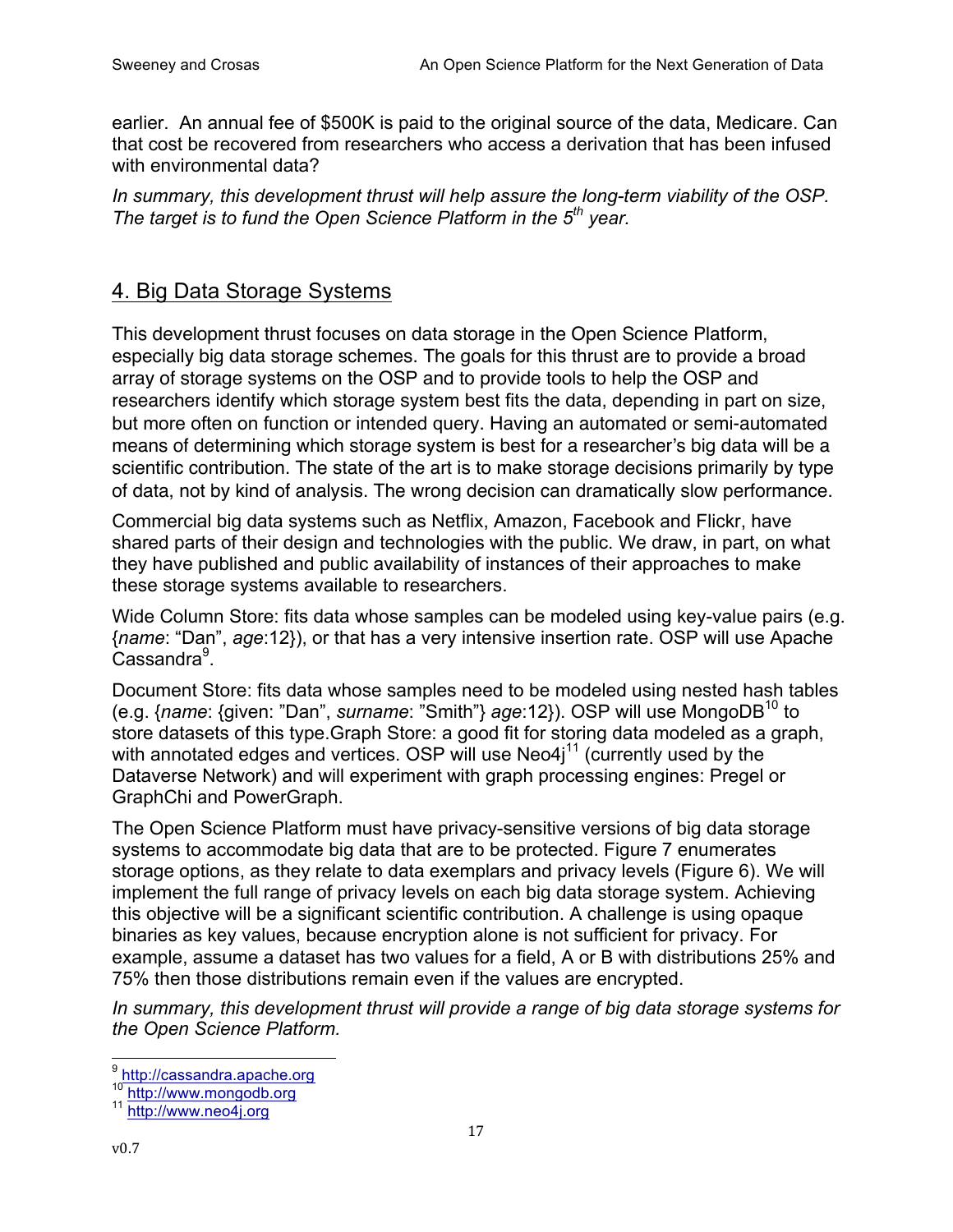| Dataverse: Social Science Repository <sup>1,2</sup>                                                     |                                                                | Neo4j             |
|---------------------------------------------------------------------------------------------------------|----------------------------------------------------------------|-------------------|
|                                                                                                         | HarvardX Social Networks <sup>3</sup>                          | Cassandra         |
| Twitter <sup>1</sup>                                                                                    | HarvardX Clicks <sup>3</sup>                                   | MongoDB<br>Other  |
| Dataverse: Social Science Repository <sup>1,2</sup><br>ForeverData: Scrapped Online Data <sup>1,2</sup> | Health Data <sup>4</sup><br>HarvardX Demographics <sup>4</sup> | <b>Files, SQL</b> |
| <b>Not Privacy-sensitive</b><br>Levels 1, 2                                                             | <b>Privacy-Sensitive</b><br>Levels 3, 4, 5, 6                  |                   |

**Figure 7. Types of storage by data use (vertical axis) and privacy sensitivity (horizontal axis). Superscripts are levels.**

### 5. Data Provenance

This development thrust focuses on the provenance (or lineage) of data in the Open Science Platform. The goals for this thrust are to make provenance first-class meta-data in the OSP and to expose such data through a rich query interface.

The OSP will provide a provenance store that integrates provenance produced externally with provenance produced on the platform, exposing the combined data set through a rich query interface. Achieving this objective will be a significant scientific contribution. For example, researchers will be able to easily identify all the data sets that derive from their own contribution; they can identify the data sources on which their analyses depend; they can determine precisely what versions of what tools were used to produce a research result; and they can search for particular analytical processes.

Data in the provenance store will come from five different sources: original meta-data entered during data ingest, pre-existing provenance for data ingested from systems that already maintain provenance, coarse grain records of program execution, derived provenance that can be obtained by transforming existing tool output (e.g., R history logs), and data provided by provenance-aware tools.

When ingesting data, the OSP will require that users provide minimal metadata; this will serve as the most primitive form of provenance we store. In some cases, data will arrive

### **Data Partner: Public Health**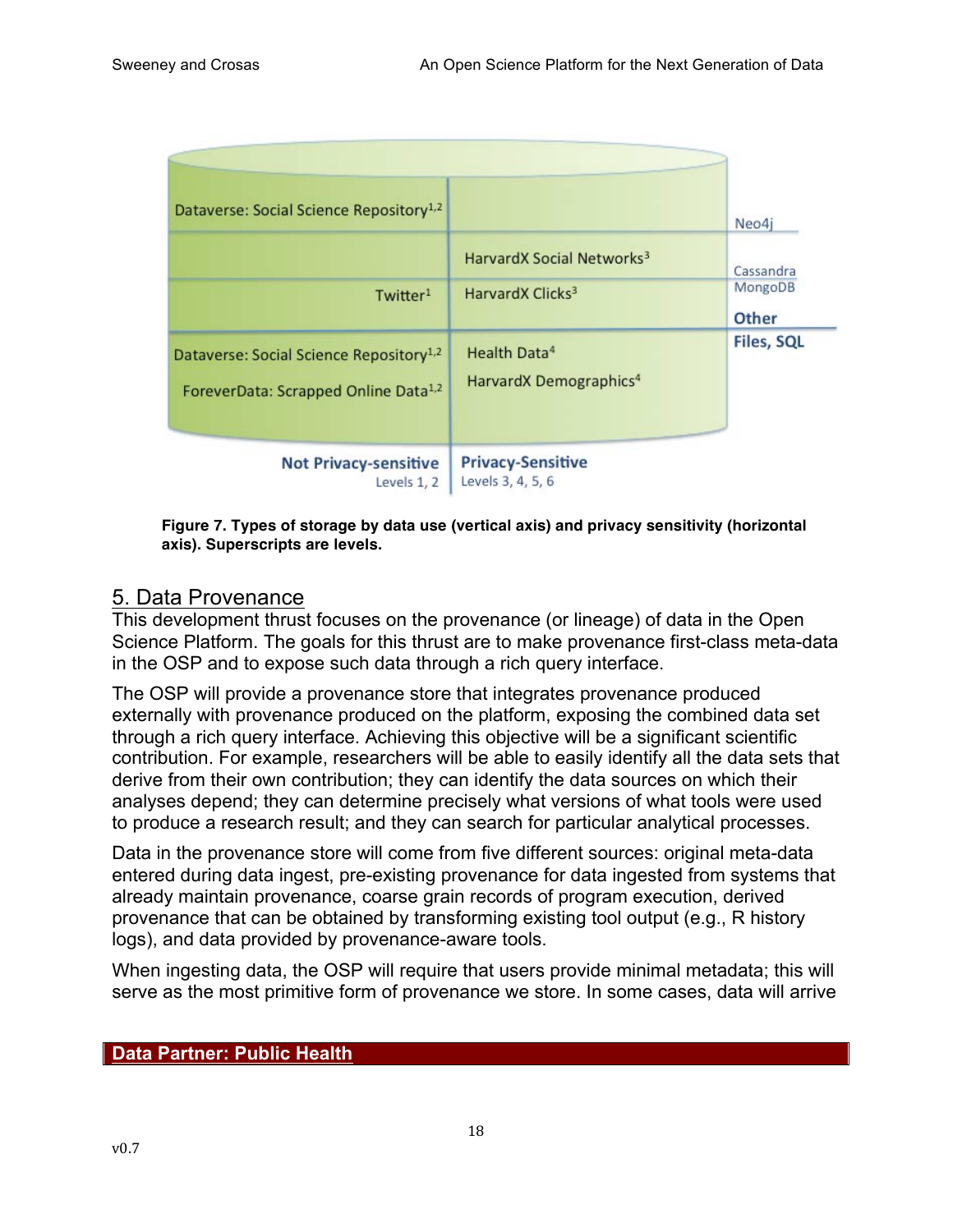Public Health Researchers need massive amounts of data to detect health effects of environmental agents and sophisticated statistical approaches to extract reliable evidence from observational data.

Dr. Dominici develops statistical methods for integrating and analyzing large and heterogeneous datasets to routinely evaluate the health consequences of environmental interventions [33-44]. A key accomplishment of Dr. Dominici is the National Morbidity and Mortality Air Pollution Study (NMMAPS) [45-56], a highly influential and frequently cited nationwide time series study of the effects on mortality and hospitalization of air pollution. To promote a free exchange of ideas and to influence environmental policy, she made the entire NMMAPS database and accompanying open-source software freely available<sup>12</sup> However, a key obstacle to data sharing is privacy and concerns eventually led to these data being removed from public availability in 2011.

Now her team has established an unprecedented environmental health dataset, called the Medicare Air Pollution Study (MCAPS), the largest nationwide retrospective cohort study and multi-site time series study of fine particles  $(PM_{2.5})$  and hospital admissions for

cardiovascular and respiratory diseases from Part A Medicare data [42,43,45,51,52,54]. Findings from NMMAPS and MCAPS have had a major impact on air quality policy regulation for particulate matter and ozone [35,45-59]. So, her team seeks to work with the data on the OSP and release sufficiently deidentified versions of the data on the OSP.



from a system that already captures provenance. In these cases, we will accept that provenance in a standard format, e.g., W3C PROV-XML, and incorporate it into the store. Whenever researchers produce data sets on the OSP, the identity of the input data sets and the identity and versions of the tools used to produce the derived data are added to the provenance store. In cases where the tools used provide sufficient information, such as R history logs, transformed versions of that data will be added to the provenance store. Finally, the OSP will make available easy-to-use programmatic APIs [20] that tool developers can choose to use to provide enhanced provenance that provides fine-grain detail about the data derivation process.

The provenance store on the OSP will provide several capabilities not found elsewhere. As outlined above, it provides a new way for users to track the use of their data products and seek information about other data products or search for the existence of particular experiments or data product. In addition, full provenance records provide a means to identify data collections that may need to be updated due to a new release of software or to modification of a source data set. Provenance of temporary collections can be useful in constructing persistent citations to temporary data sets. Critical challenges are the scale of the data and the level of details captured.

 <sup>12</sup> http://www.ihapss.jhsph.edu/data/NMMAPS/R/.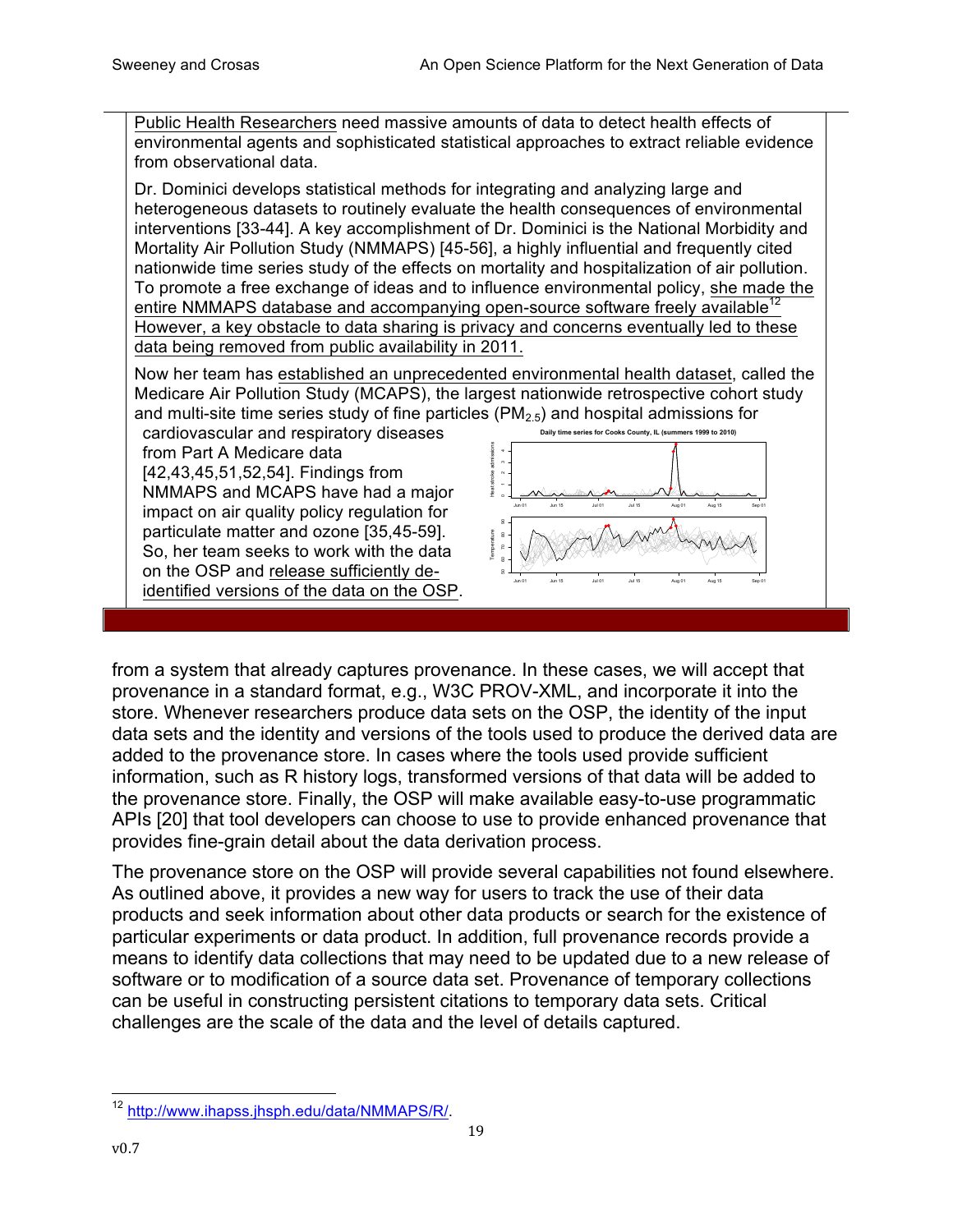We leverage prior work by Seltzer in designing and implementing different provenance collection, maintenance, and query systems.

*In summary, this development thrust will result in the Open Science Platform having both the largest digital provenance collection of which we are aware and the most comprehensive, providing a long-term, detailed record of the scientific process.*

### ForeverData - Uploads of Harvested Online Data

Foreverdata.org is a pilot project at Harvard. The site harvests online data in set time intervals using scripts. Examples include online data from twitter, voter lists, mug shots, and online ads. These data feeds will automatically be uploaded to the Open Science Platform using the Batch API.

## 6. Data Citation for Big Data and Data Streams

This development thrust focuses on data citation from big data and data streams in the OSP. As described earlier, the Dataverse Network has already accomplished reliable and persistent citation of fixed-size data sets, primarily by making copies as needed for preserving and curating the data. But big data and big data streams do not lend themselves to making copies per citation. Instead, what is needed is a new way of making sure the same data values are captured and preserved so that results can be replicated. The goal for this thrust is to tackle this problem. Achieving data citation for subsets of big data and data streams will be a significant scientific contribution.

The state of the art is the Dataverse Network, which automatically generates a formal data citation for each data study in a Dataverse based on the citation standard published by Altman and King [18]. The standard offers proper recognition to authors and distributors as well as permanent identification through use of global, persistent identifiers (the Dataverse uses handles through Handle.net to register permanent url [83], and will shortly also support DOIs registered through DataCite [84]). The standard includes a universal numerical fingerprint for quantitative data sets. Four features make the UNF especially useful: The UNF algorithm's cryptographic technology ensures that the alphanumeric identifier will change when any portion of the data set changes. Not only does this assure future researchers that they can use the same data set referenced in a years-old journal article, it enables the data set's owner to track each iteration of the owner's research. When an original data set is updated or incorporated into a new, related data set, the algorithm generates a unique UNF each time. The UNF is determined by the content of the data, not the format in which it is stored. Knowing only the UNF, journal editors can be confident that they are referencing a specific data set that never can be changed, even if they do not have permission to see the data. In a sense, the UNF is the ultimate summary statistic. The UNF's noninvertible, cryptographic properties guarantee that acquiring the UNF of a data set conveys no information about the content of the data. Authors can take advantage of this property to distribute the full citation of a data set - including the UNF - even if the data is proprietary or highly confidential, all without the risk of disclosure [85].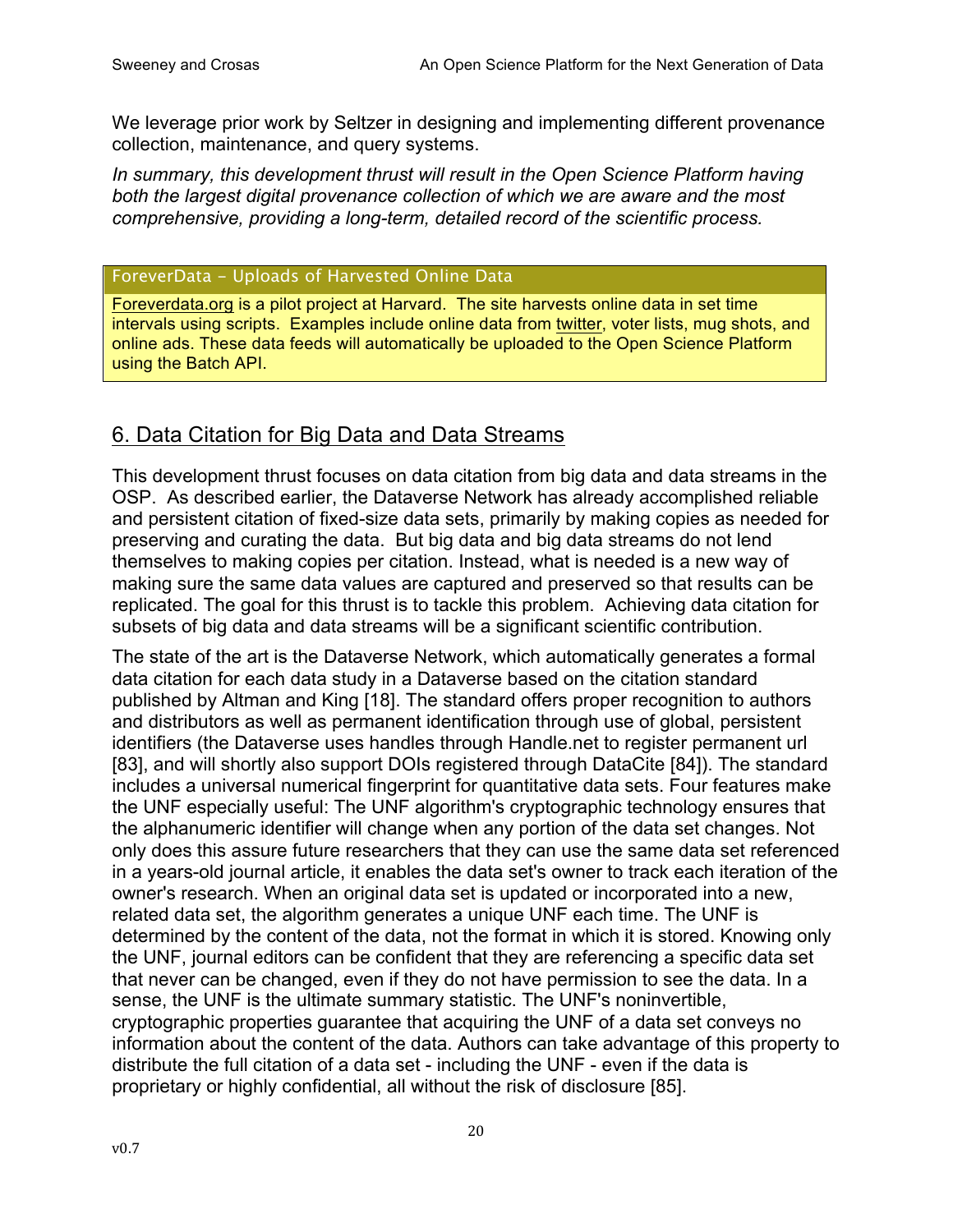#### **Data Partner: Connectome**

Connectomics is the science of producing "wiring diagrams" of brains. These detailed maps of neuronal processes and synaptic connections show neural circuits at the nanometer scale. This research promises important insights into healthy cognition, as well as processes such as autism, epilepsy, and degenerative brain disease. Current research faces many challenges in storing, processing, sharing, and archiving large-scale data. Sizes of the datasets are in the petabyte range. Current experiments produce data at a rate of about 1/2 terabyte per day.

Professor Pfister, Dr. Knowles-Barley, and Dr. Jones want to use crowd sourced correction and annotation of automatically labeled connectome datasets on the OSP, which will require random access to small subsets of the data stored on XSEDE (Gordon ION Cluster). They use automatic analysis of serial section electron microscopy [21-31], but manual labor is required to improve accuracy in 3D neural reconstructions, specifically to proofread and make corrections, with results feedback to the processing algorithm [32] running on XSEDE so as to reduce errors even further.



A full data citation for a quantitative data set in Dataverse is as following:

Nielsen, Richard, 2010, "Replication data for: Foreign Aid Shocks as a Cause of Violent Armed Conflict", http://hdl.handle.net/1902.1/20243 UNF:5:req1o9CFaq3IxaFPXvEJyQ== V4 [Version]

An initial insight is to just provide citations for samples from big data and from data streams following the same guidelines described above, but to expand the citation coverage to provide a data citation for the entire data set, as well as to generate on the fly a data citation for a sample of the data set or stream. The persistent url associated with the sample will resolve to a citation RESTful API that will extract the reproducible sample from the entire stream. The landing page will include metadata describing the sample, as well as description of the entire data set.

The new data citation tool will also calculate a fingerprint on the values of the sample at the time that the data citation gets generated.

For images (e.g., TIFF, JPEG2000) and graphs (e.g, GraphML), the new data citation tool will calculate a cryptographic fingerprint following similar rules applied to the UNF for quantitative data sets, but adapted to work for standardized images and graph files.

#### **Data Partner: Astronomy**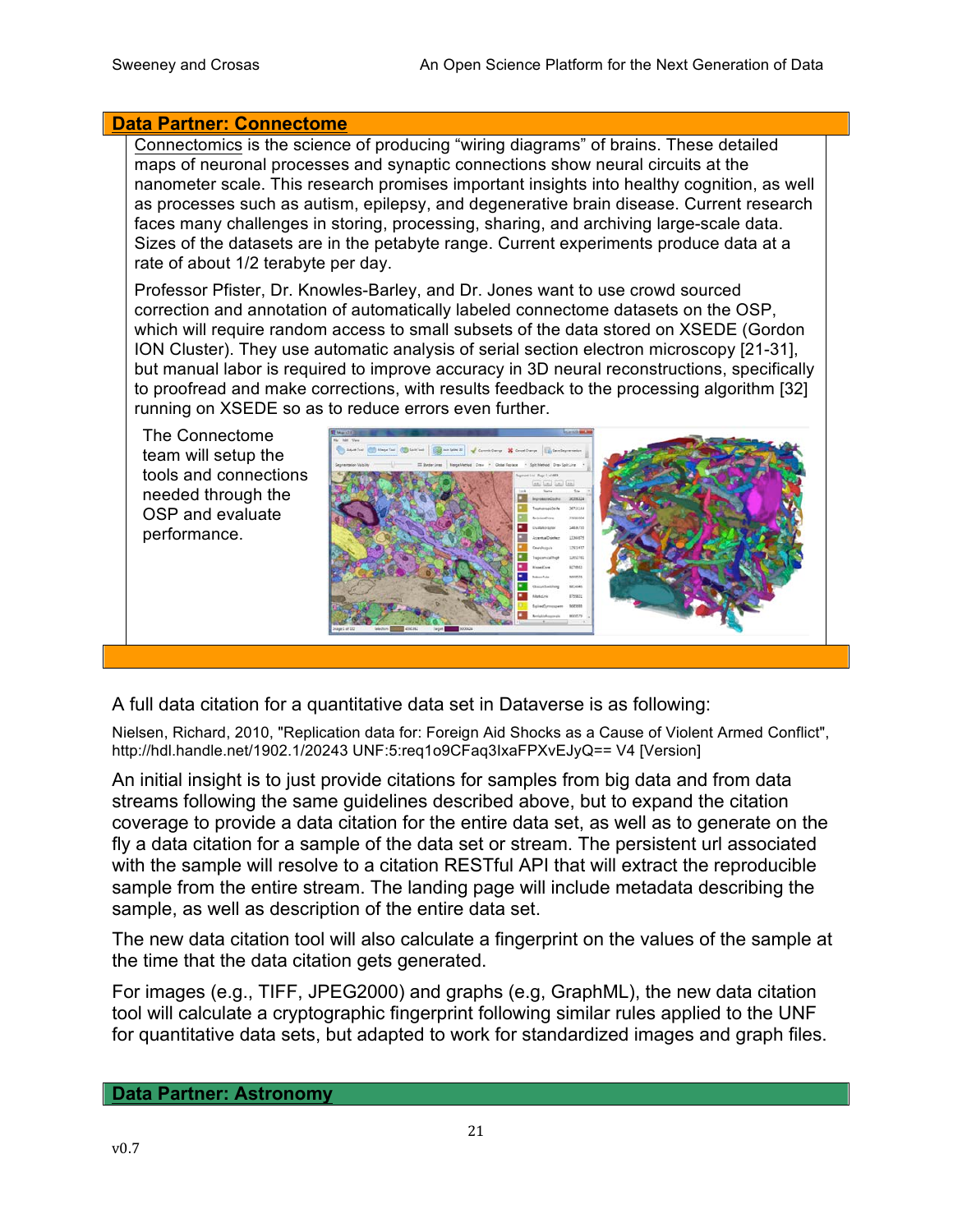Astronomers use Pan-STARRS, a synoptic sky survey. Its goal is to image large swaths of the sky at a high time-cadence, so as to look for time-varying astrophysical sources. At present, the Pan-STARRS static data are arranged in a custom, highly parallel (mapreduce) python-based database called the Large Survey Database (LSD). It scales well to tables of  $10^{11}$  object detections, and scales well on a Beowulf cluster. The parallelization makes it fast; as a result, an astronomer's ability to work the Pan-STARRS data. At present, the discovery of transient sources in the Pan-STARRS data necessitates several hours per day on the school's computer cluster, while the identification of genuine sources (vs. image artifacts) and their classification is left to manual techniques. This effort is not sustainable with the next generation of surveys, which will produce 10-100 times more data.

Professor Goodman, Dr. Finkbeiner and Dr. Berger anticipate that machine-learning techniques can help solve identification and classification problems in the existing Pan-STARRS database. If so, astronomers could reject the large fraction of false positive signals, and robustly classify the genuine transient and variable sources into distinct categories. Such an effort will need to be carried out in real time as data flow in on a nightly basis. Unfortunately, much of the expertise needed in machine-learning algorithms resides outside of the astronomy community, so this data partner wants to use tools (e.g., MapD) on the Open Science Platform.

This data partner will also add a tool to the OSP. Glue<sup>13</sup> is a python-based visualization tool that allows its users to visualize and inter-compare several data diversely-formatted sets at once, without creating a joined data file. For an astronomical example, imagine that: a.) a virtual observatory tool offers an infrared map of a nebula; b.) a researcher using theastrodata.org has posted a catalog of young stars near that nebula; and c.) another researcher used a VO-enabled National Radio Astronomy archive to post new maps of gaseous jets from some of the young stars.



This approach can work as long as the researcher acquired a complete copy of the data. But more often, researchers may use tools like MapD with a sample is grabbed in realtime and not retained (e.g. the HarvardX data). In fact, it may be impractical to retain a copy of all samples of billions of values a researcher explores. In these cases, a new approach is needed. Another challenge is finding a canonical form for fingerprinting images independent of storage format (e.g., the Connectome data).

We leverage prior work by Dr. Crosas and Professor King in the design and implementation of citation systems, especially that used in the Dataverse Network described earlier.

*In summary, this development thrust will allow researchers to cite and replicate data taken from big data and data streams and other data types such as images and graphs on the Open Science Platform.*

22

# 7. Data Exploration using MapD

 <sup>13</sup> http://glueviz.org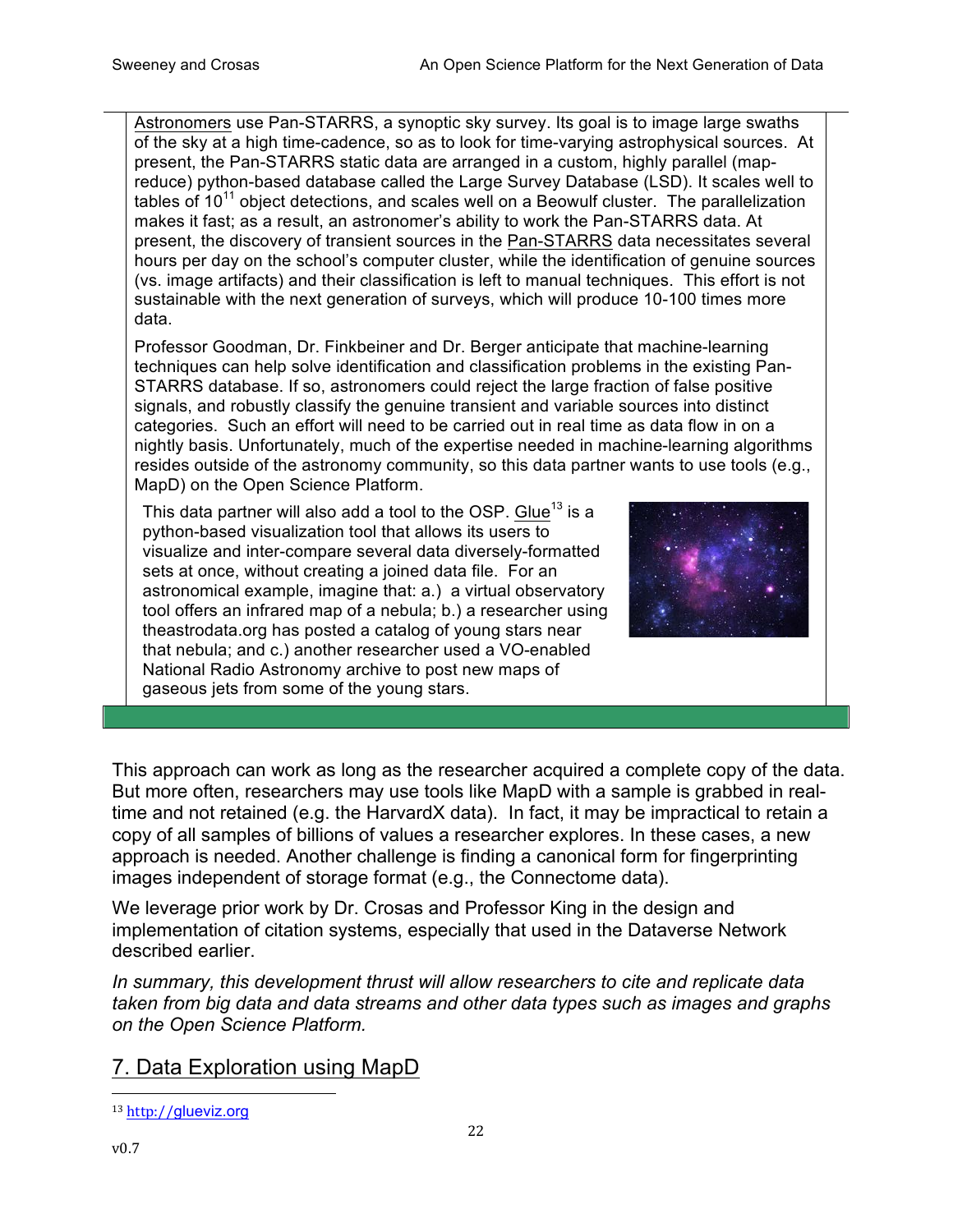This development thrust will develop an ultrafast analytical tool for exploring data on the Open Science Platform. The goal of this thrust is to develop an analytical tool that harnesses the massively parallel architectures of modern graphics cards to provide ultra-fast visualization and analytic solutions for datasets of all sizes, local or remote. Achieving this goal will dramatically impact the way researchers explore data. This thrust uses Graphics Processing Units (GPUs) to perform analytics on large volumes of data with unbelievable speed.

Analyzing large volumes of data, big data or data streams is a challenge. One cannot use conventional methods of extracting data from the databases and thereafter analyzing it using analytical software like SAS, R, MatLab, etc. The challenges with conventional approaches are that it is time consuming to move large volumes of data and secondly, if one can even move the data, traditional analytical software cannot handle large volumes on account of memory constraints.

Todd Mostak and Benjamin Lewis have already developed a prototype at Harvard called MapD (Massively Parallel Database) that takes advantage of the immense computational power and memory bandwidth available in commodity-level, of-the-shelf graphics processing units, originally designed to accelerate the drawing of 3D graphics to a computer screen, to form the backbone of a vertically-integrated data processing and visualization engine that marries the data processing and querying features of a traditional database system with advanced analytic, visualization, and machine learning features.<sup>14</sup> MapD is designed to run on hardware configurations ranging from GPUequipped laptops to dedicated 16-card GPU clusters, achieving many orders of magnitude speedups for common workloads.

Even on a small GPU server, MapD can query and visualize billions of streaming data points in real time (i.e., with latencies measured in milliseconds). As the name suggests, MapD has been designed to allow for on-the-fly geospatial exploration of large datasets, including the generation of point maps, heat maps, and choropleths that can be consumed by any web client. In addition, modules are currently being developed that will allow MapD to accelerate standard OLAP datacube operations such as those provided by systems like Teradata and Vertica, making them real time as well.

Figure 8 shows a real-world example of a MapD-generated heatmap, point map, and time graph against hundreds of millions of tweets. Note that pointmaps are also generated using a binning and convolution filter. The time to generate this map using a small MapD instance was less than 50 milliseconds, which included evaluating the query (a text search for "flu" across hundreds of millions of records, rendering these results to a texture, and finally, in the case of the heatmap, spatially aggregating the resultant texture using a Gaussian convolution filter).

<sup>&</sup>lt;sup>14</sup> MapD powers Worldmap, available at http://worldmap.harvard.edu/.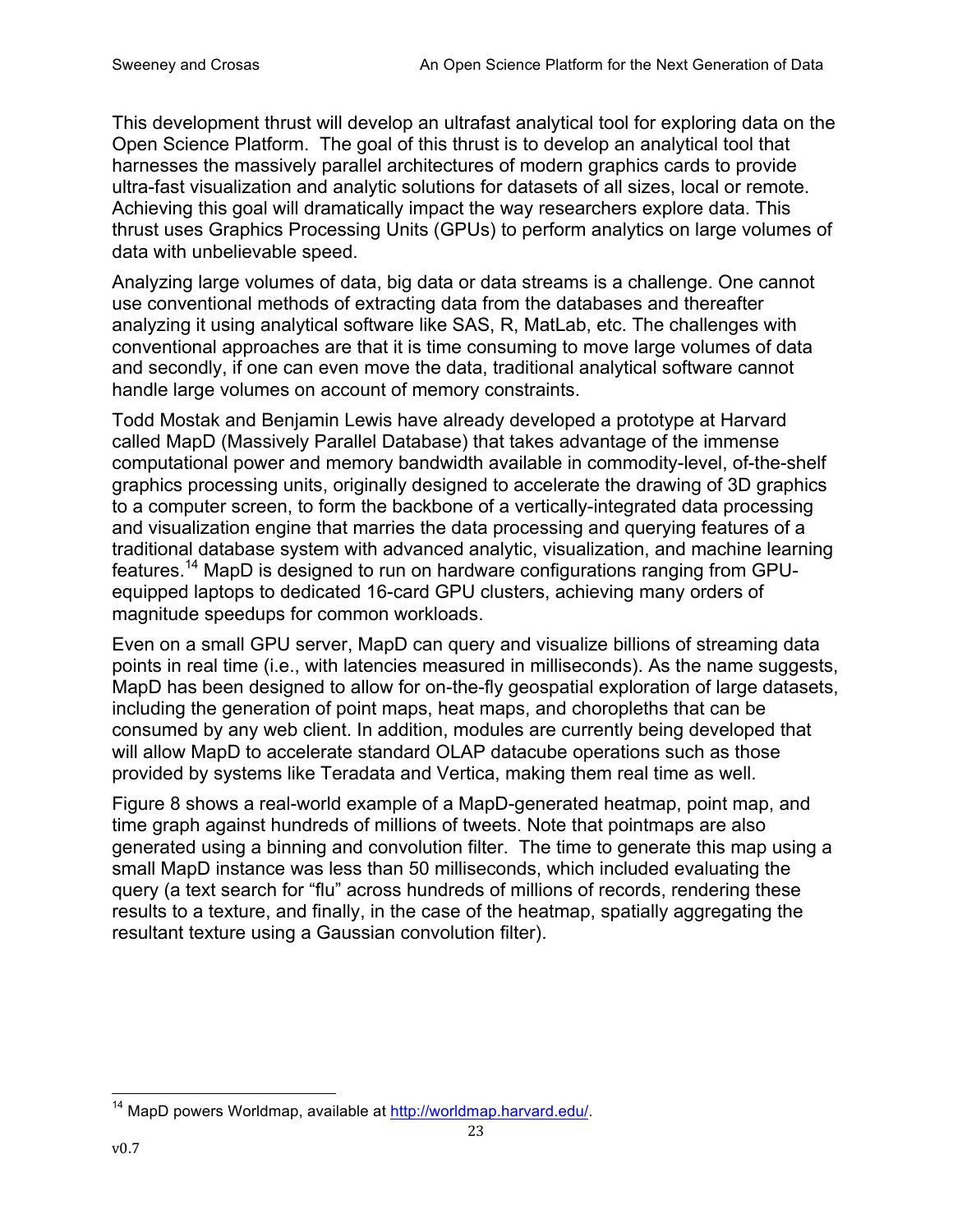

**Figure 8. Example of an on-the-fly visualization done by MapD using hundreds of millions of tweets.** 

For the Open Science Platform, this thrust will develop fast, interactive, visualization interfaces to allow users to slice data across different dimensions simultaneously to facilitate querying, analyzing, and visualizing of big data. Response times will be fast enough to support on-the-fly temporal and spatial fly-throughs of the data using commodity hardware.

All software written for MapD and for OSP will be open-source, with communication between browser and server handled by HTTP.

Because the proposed visualization software/hardware platform is inexpensive it can be used to support flexible and evolving distributed or centralized (or hybrid) architectures, and because it can scale, multiple MapD instances can be chained together to support larger datasets or more intensive processing tasks or greater user traffic. Depending on the type and volume of processing required, chaining is possible over low, medium, or high bandwidth connections.

Any dataset can be visualized using MapD. Given the memory capacities of current GPU cards and current standard server configurations, a single server could provide visualization and analytics against several billion features.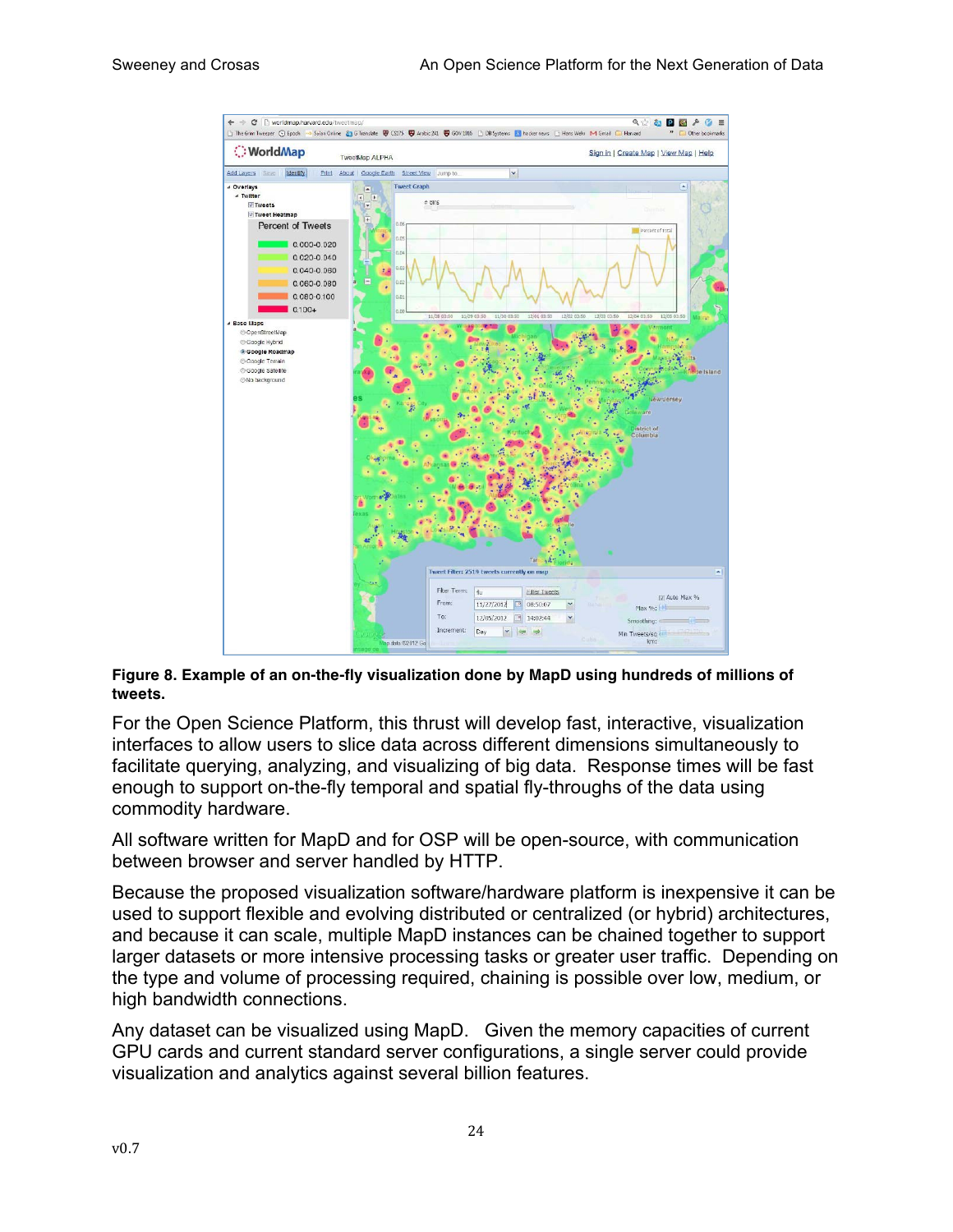An instance of MapD resides on the platform supporting visualizations against the large number of relatively small datasets of the entire Dataverse Network, while the big data participants in this proposal (astronomy, neuroscience, health, HarvardX, Twitter) would each have a dedicated MapD instance to support visualizations for their datasets. Additional instances of MapD would be available for scheduling through XSEDE or the Job Scheduler on the OSP. Communication between each remote MapD instance would be via a RESTful HTTP, as described by the Batch and Data APIs on the OSP (discussed earlier in the Core Platform section). For datasets to be ingested by MapD, they will need to be stored in a supported format.<sup>15</sup> For large datasets, metadata for the dataset might optionally be loaded into MapD as well, allowing, for example, for the efficient exploration of large binary "blob" datasets such as the mouse brain TIFFs currently stored in the neuroscience connecteme data.

This thrust will also develop a full-featured browser-based data dashboard tool for researchers to interface with MapD allowing for real-time querying, visualization, and analysis of diverse datasets on-the-fly, having data query, visualization, and analysis. In addition, this thrust will provide a version of WorldMap through the Tool API on the OSP. WorldMap allows researchers to explore, visualize, edit, collaborate with, and publish geospatial information on the OSP.

*In summary, this development thrust will allow researchers to do on-the-fly temporal and spatial fly-throughs of data on the Open Science Platform.*

# **Conclusion**

Direct impacts of this project are numerous. Researchers worldwide gain support throughout the research lifecycle and across scientific disciplines through the broad availability of research data and tools. Developers worldwide can share software tools. Other data repositories can expand their data sharing. Publishers gain a framework for citing data and reproducing results. Emerging researchers at the high school, undergraduate and graduate levels as well as the public and citizen scientists have participation opportunities in research. And individuals across the country can privately store and manage their own personal data, with an opportunity to consent to share some or all their data for scientific research.

More specifically, educational and outreach activities include:

• Targeted to the broader research, publishing and funding community: Two conferences  $(2^{nd}$  year and  $4^{th}$  year), hosted at Harvard University and aimed to about 100 attendees each, on the topic of Open Data, Reproducible Research, and Open Data Exploration.

 <sup>15</sup> CSV, Solr, PostgreSQL, MySQL, Json, GraphML, R, shape files, STATA, SPSS, TIFF, CSV, and R files and connectors for Solr, PostgreSQL, MySQL, and shapefiles are already supported in the MapD prototype.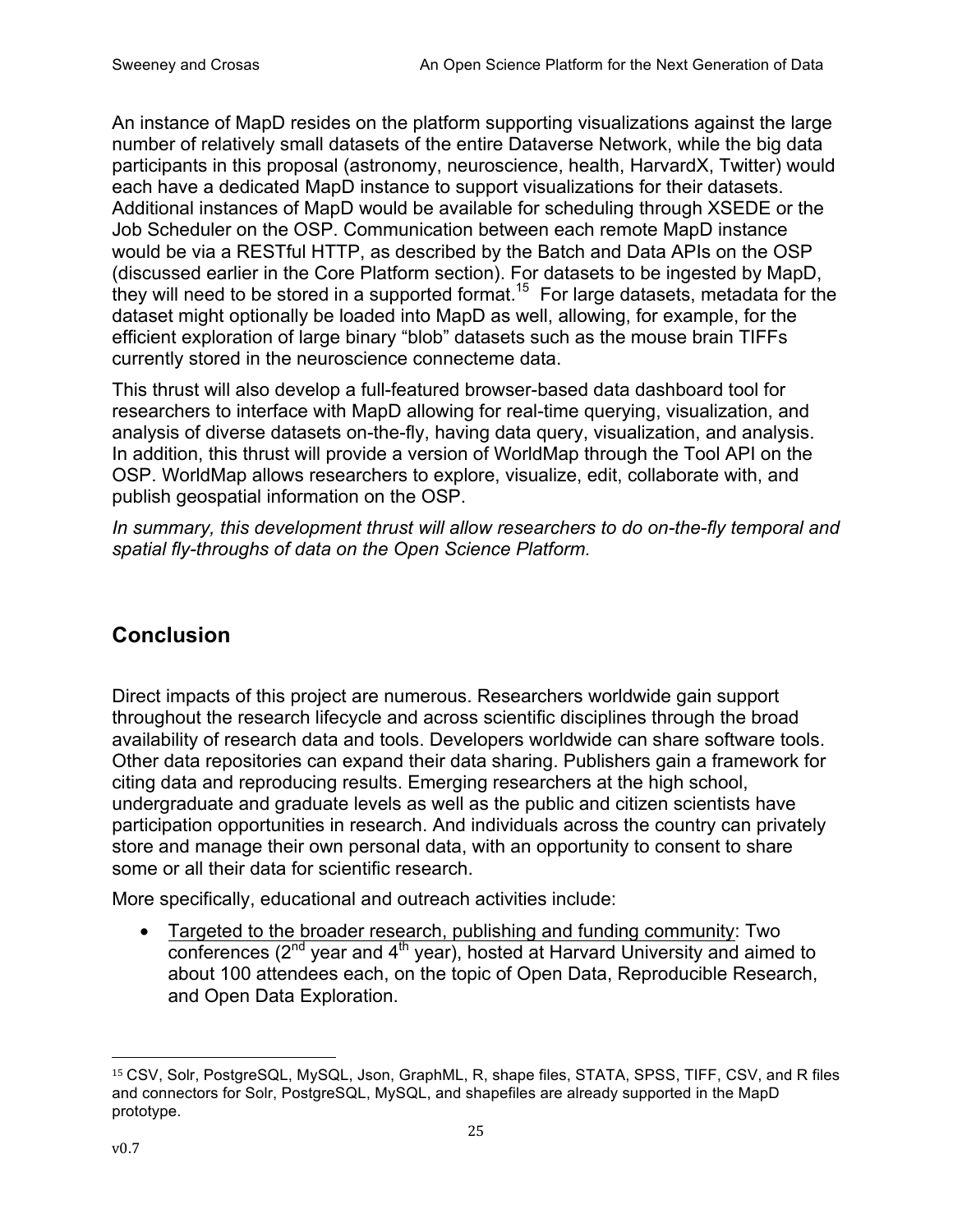- Targeted to undergraduate and graduate students at Harvard University: A series of courses through the Harvard College's Winter Session Program (which offers extracurricular winter break courses) to educate students on data sharing and contributing to the open research platform. All course materials will be made available online and open to students from other Universities.
- Targeted to undergraduates worldwide: The creation of an online HarvardX course (https://www.edx.org/university\_profile/HarvardX) to disseminate how to use the open research platform for conducting reproducible research with confidential data. Course topics will include: 1) what is reproducible research, 2) technology tools for enhancing reproducible research, 3) barriers to reproducible research, 4) case studies of reproducible research (for example, air pollution and health). HarvardX is part of the EdX enterprise founded by Harvard University and the Massachusetts Institute of Technology. About 50K students worldwide might participate in a HarvardX course simultaneously.
- Targeted to High School students: Partnerships to provide high school internships to participate in the project.
- Targeted to a wider audience: A series of YouTube videos with interviews with the collaborators and introductions to open science, reproducible research and the scientific data accessible through the open research platform.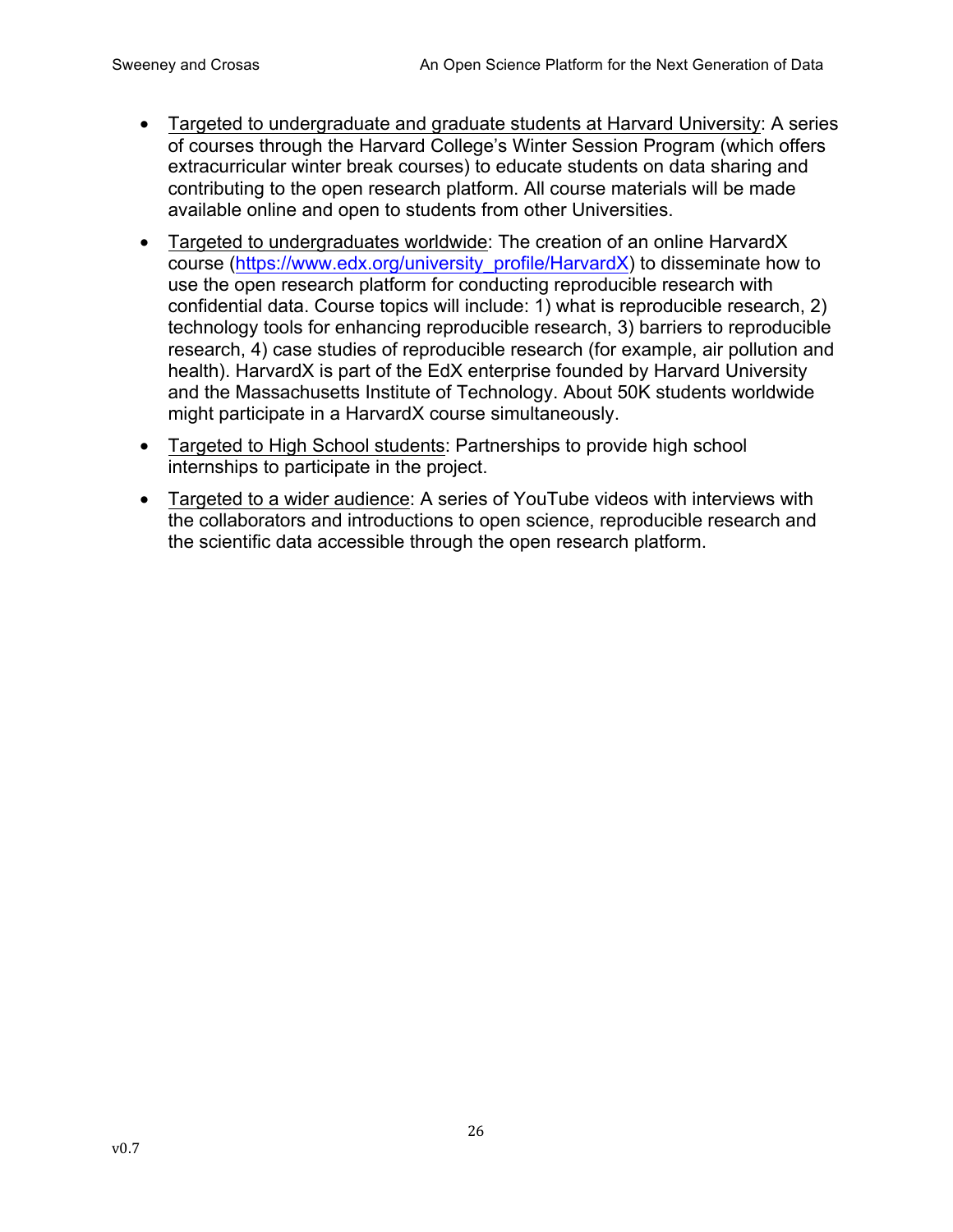#### **References**

- 1 Internet 2012 in numbers. Royal Pingdom. http://royal.pingdom.com/2013/01/16/internet-2012-in-numbers
- 2 D. D'Orazio. Twitter breaks 400 million tweet-per-day barrier, sees increasing mobile revenue. The Verge. June 6, 2012. http://www.theverge.com/2012/6/6/3069424/twitter-400 million-total-daily-tweets
- 3 United Nations Global Pulse Initative. Big Data for Development: Challenges and Opportunities. May 2012. http://www.unglobalpulse.org/
- 4 G. King. 2011. Ensuring the Data Rich Future of the Social Sciences. Science 331, no. 11 February: 719-721.
- 5 D. Lazer, A. Pentland, et al. Computational Social Science. Science. 323(6). Feb 2009. pp.721-722.
- 6 G. King. 2013. Restructuring the Social Sciences: Reflections from Harvard's Institute for Quantitative Social Science. Copy at http://j.mp/Wj5iBC
- 7 U.S. National Institutes of Health, et al. Human Genome Project. http://www.ornl.gov/sci/techresources/Human\_Genome/home.shtml
- 8 R. Andersen. How Big Data is Changing Astronomy (Again). The Atlantic. April 19. 2012. http://www.theatlantic.com/technology/archive/2012/04/how-big-data-is-changingastronomy-again/255917/
- 9 D. West. Big Data for Education: Data Mining, Data Analytics, and Web Dashboards. Governance Studies. Brookings Institute. September 2012. http://www.brookings.edu/~/media/research/files/papers/2012/9/04%20education%20techn ology%20west/04%20education%20technology%20west.pdf
- 10 A. Freda. The Promise of Big Data. Harvard Public Health. Spring-Summer 2012. http://www.hsph.harvard.edu/news/files/2012/12/big\_data.pdf
- 11 U.S. National Institutes of Health, et al. Human Connectome Project. http://www.humanconnectomeproject.org/
- 12 J. Ross and H. Krumholz. Ushering in a New Era of Open Science Through Data Sharing. JAMA. March 18, 2013.
- 13 O. Tene and J. Polonetsky. Privacy in the Age of Big Data. 64 Stanford Law Review. February 2, 2012. http://www.stanfordlawreview.org/online/privacy-paradox/big-data
- 14 Crosas, M; A Data Sharing Story, Journal of eScience Librarianship, 2013, 1(3), 173-179, http://dx.doi.org/10.7191/jeslib.2012.1020
- 15 King, G. "An Introduction to the Dataverse Network as an Infrastructure for Data Sharing." *Sociological Methods and Research*, 32(2), 173–199. 2007.
- 16 Crosas, M., The Dataverse Network®: An Open-Source Application for Sharing, Discovering and Preserving Data, *D-lib Magazine* 17(1/2). 2011.
- 17 Altman, M., L. Andreev, M. Diggory, M. Krot, G. King, D. Kiskis, A. Sone, S. Verba, A Digital Library for the Dissemination and Replication of Quantitative Social Science Research, *Social Science Computer Review* 19(4):458-71. 2001
- 18 Altman, M. and G. King. "A Proposed Standard for the Scholarly Citation of Quantitative Data", *D-Lib Magazine* 13(3/4). 2007.
- 19 Lyon, L. "Dealing with Data: Roles, Rights, responsibilities Consultancy Report", 2007 http://www.ukoln.ac.uk/ukoln/staff/e.j.lyon/publications.html#2007-06-19
- 20 Peter Macko and Margo Seltzer, "A General-Purpose Provenance Library," Proceedings of the 4<sup>th</sup> USENIX Workshop on the Theory and Practice of Provenance (TaPP 2012). USENIX Association, Boston, MA June 2012.
- 21 Yuriy Mishchenko. Automation of 3D reconstruction of neural tissue from large volume of conventional serial section transmission electron micrographs. Journal of Neuroscience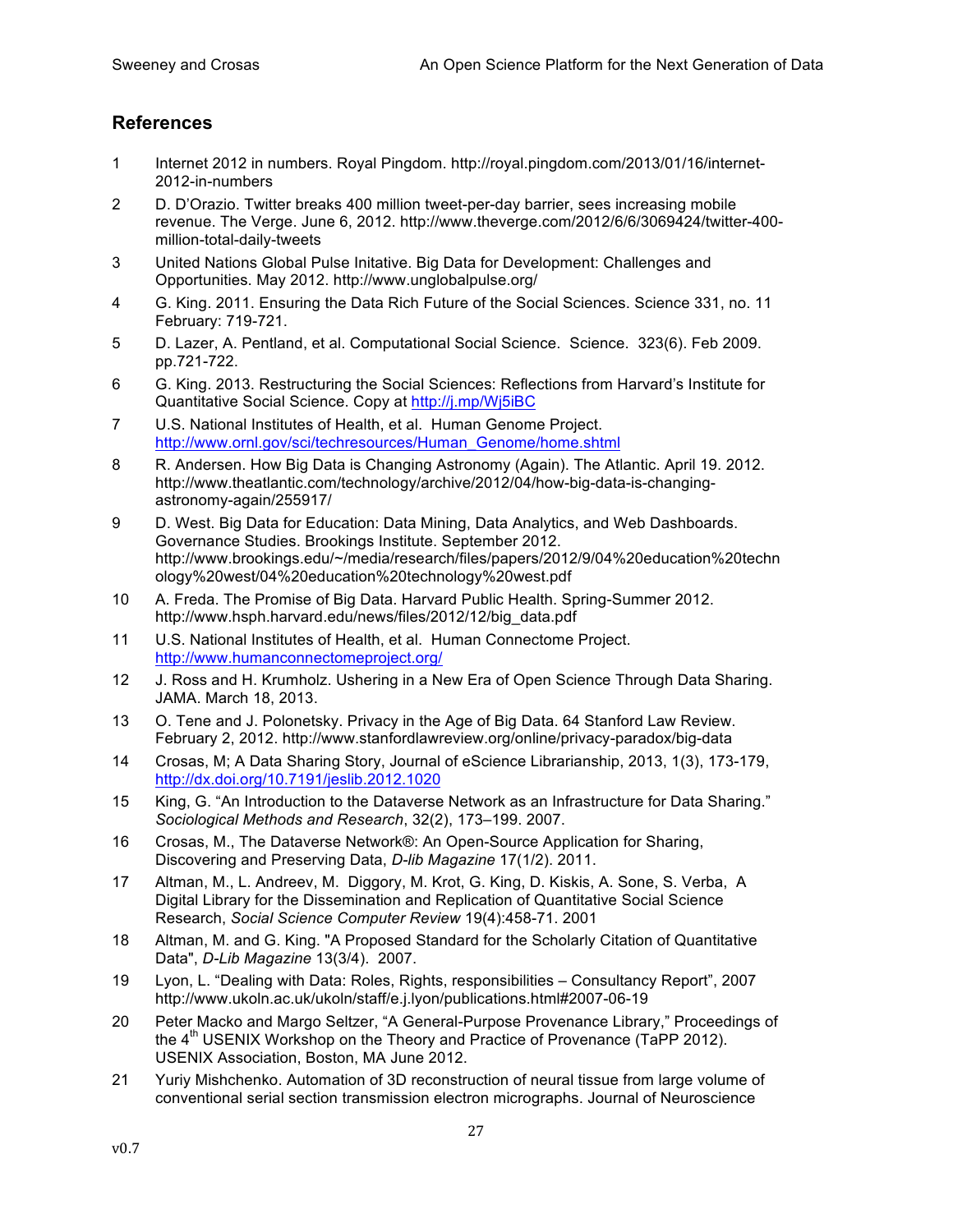Methods, 176(2):276–29, January 2009.

- 22 S.N. Vitaladevuni and R. Basri. Coclustering of image segments using convex optimization applied to em neuronal reconstruction. In Proceedings of the 23rd IEEE Conference on Computer Vision and Pattern Recognition (CVPR 2010).
- 23 V. Kaynig, T. Fuchs, and J.M. Buhmann. Neuron geometry extraction by perceptual grouping in ssTEM images. In Proceedings of the 23rd International Conference in Computer Vision and PatternRecognition (CVPR 2010).
- 24 Bjoern Andres, Ullrich Koethe, Thorben Kroeger, Moritz Helmstaedter, Kevin L. Briggman, Winfried Denk, and Fred A. Hamprecht. 3D segmentation of SBFSEM images of neuropil by a graphical model over supervoxel boundaries. Medical Image Analysis, 16(4):796–805, 2012.
- 25 J. Funke, B. Andres, F. A. Hamprecht, A. Cardona, and M. Cook. Efficient automatic 3Dreconstruction of branching neurons from EM data. In IEEE Conference on Computer Vision and Pattern Recognition, 2012. In press.
- 26 A. VazquezReina, D. Huang, M. Gelbart, J. Lichtman, E. Miller, and H. Pfister. Segmentation fusion for connectomics. In IEEE International Conference on Computer Vision, 2011.
- 27 Albert Cardona. TrakEM2: an ImageJ-based program for mophological data mining and 3D modeling. In Proceedings of the ImageJ User and Developer Conference, pages 43–51, 2006.
- 28 J. C. Fiala. Reconstruct: a free editor for serial section microscopy. Journal of microscopy, 218(Pt 1):52–61, April 2005.
- 29 Moritz Helmstaedter, Kevin L Briggman, and Winfried Denk. High accuracy neurite reconstruction for high throughput neuroanatomy. Nature Neuroscience, 14(8):1081–1088, 2011.
- 30 Won-Ki Jeong, Johanna Beyer, Markus Hadwiger, Rusty Blue, Charles Law, Amelio V´azquezReina, Clay Reid, Jeff Lichtman, and Hanspeter Pfister. SSECRETT and NeuroTrace: Interactive visualization and analysis tools for largescale neuroscience datasets. IEEE Computer Graphics and Applications, 30:58–70, 2010.
- 31 Christoph Sommer, Christoph N. Straehle, Ullrich K¨othe, and Fred A. Hamprecht. Ilastik: Interactive learning and segmentation toolkit. In Proceedings of the 8th International Symposium on Biomedical Imaging (ISBI 2011), pages 230–233.
- 32 Kaynig, V, VazquezReina, A, KnowlesBarley, S, Roberts, M, Jones, TR, Kasthuri, N, Miller, E, Lichtman, J, and Pfister, H. Large Scale Automatic Reconstruction of Neuronal Processes from Electron Microscopy Images. IEEE Transactions on Medical Imaging (under review).
- 33 Dominici F, Samet JM, Zeger SL (2000) Combining Evidence on Air pollution and Daily Mortality from the Twenty Largest US Cities: A Hierarchical Modeling Strategy, *Royal Statistical Society, Series A*, with discussion, 163(3):263-302, read at the Royal Statistical Society, London, January 10, 2000.
- 34 Dominici F, Daniels M, Zeger SL, Samet JM (2002) Air Pollution and Mortality: Estimating Regional and National Dose-Response Relationships, *Journal of the American Statistical Association*, 97(457):100-111
- 35 Dominici F, McDermott A, Zeger SL, Samet JM (2002) On the Use of Generalized Additive Models in Time Series Studies of Air Pollution and Health, *American Journal of Epidemiology*, 156(3):193-203
- 36 Dominici F, McDermott A, Hastie T (2004) Improved Semi-parametric Time Series Models of Air Pollution and Mortality, *Journal of the American Statistical Association*, 468:938-948
- 37 Peng R, Dominici F, Louis T (2006) Model Choice in Multi-Site Time Series Studies of Air Pollution and Mortality, *Journal of the Royal Statistical Society, Series A* 169, Part 2:179- 203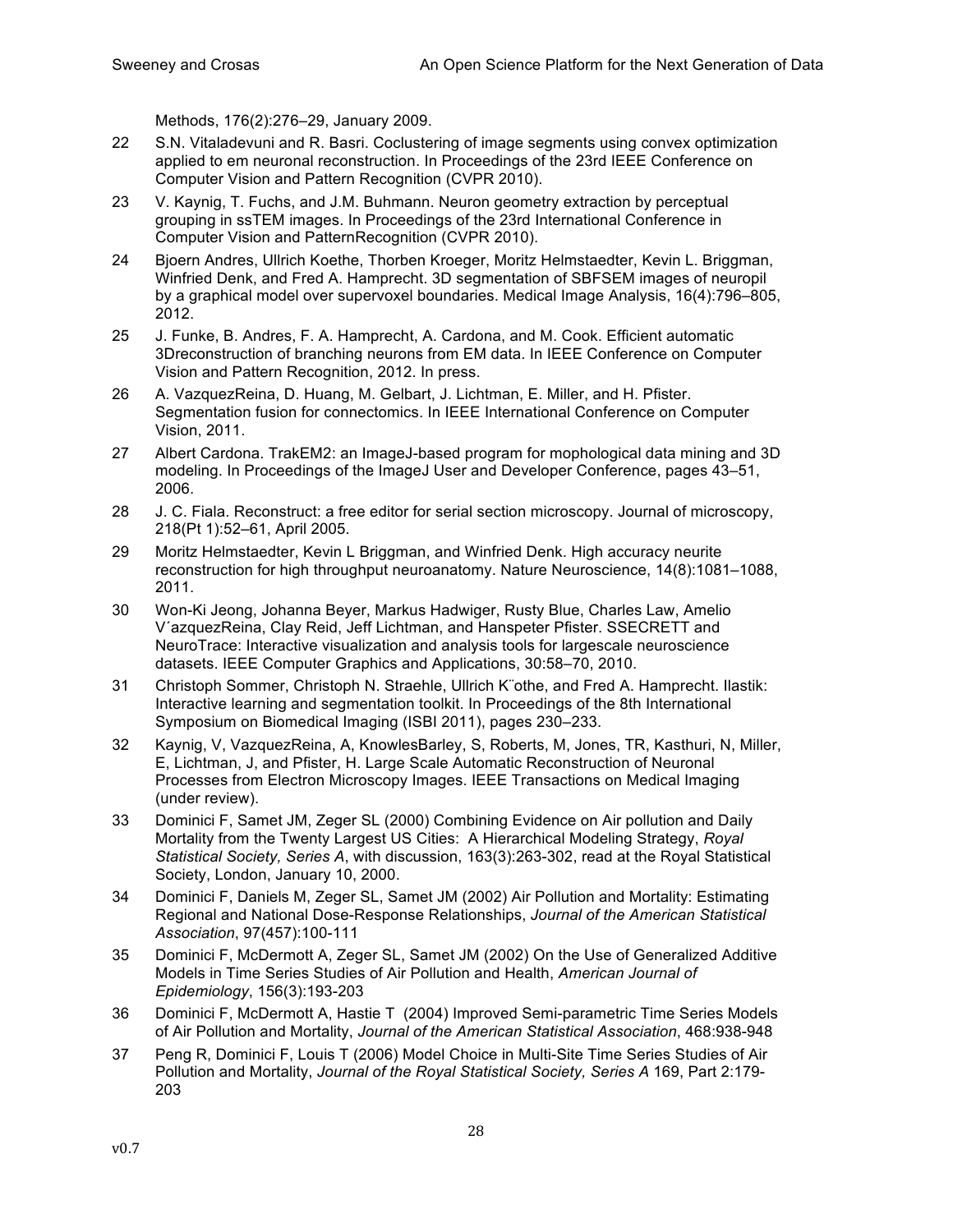- 38 Janes H, Dominici F, Zeger SL (2007) Trends in Particulate Matter and Mortality in 113 U.S. Counties, 2000-2002: Evidence on the Long Term Effects of Air Pollution. *Epidemiology,* 18, 416-423 (with discussion)
- 39 Crainiceanu CM, Dominici F, Parmigiani G. (2008) Adjustment Uncertainty in Effect Estimation, *Biometrika,* 95: 635 - 651
- 40 Janes H, Dominici F, Zeger SL (2010) On Quantifying the Magnitude of Confounding, *Biostatistics,*11,3, 572-82
- 41 Bobb JF, Dominici F, Peng R (2011) A Bayesian Model Averaging Approach for Estimating the Relative Risk of Mortality Associated with Heat Waves in 105 U.S. Cities, *Biometrics* 2011 Dec;67(4):1605-16, DOI: 10.1111/j.1541-0420.2011.01583
- 42 Greven S, Dominici F, Zeger S (2011): An Approach to the Estimation of Chronic Air Pollution Effects Using Spatio-Temporal Information. *Journal of the American Statistical Association,* 106(494): 396–406
- 43 Zigler C, Dominici F, Wang Y (2012) Estimating Causal Effects of Air Quality Regulations Using Principal Stratification for Spatially-Correlated Multivariate Intermediate Outcomes. *Biostatistics,* 13: 289-302
- 44 Wang C, Parmigiani G, Dominici F. (2012) Bayesian effect estimation accounting for adjustment uncertainty *Biometrics*. 68(3):661-71 DOI: 10.1111/j.1541-0420.2011.01731
- 45 Dominici F, Peng D, Bell M, Pham M, McDermott A, Zeger SL, Samet JM (2006) Fine Particulates Air Pollution and Hospital Admission for Cardiovascular and Respiratory Diseases, J*ournal of the American Medical Association*, March 8, 295:1127-1135
- 46 Samet JM, Dominici F, Curriero F, Coursac I, Zeger SL (2000) Particulate Air Pollution and Mortality in 20 U.S. Cities: 1987-1994, *New England Journal of Medicine*, with discussion, 343(24):1742-1757
- 47 Bell M, Samet JM, McDermott A, Zeger SL, Dominici F (2004) Ozone and Mortality in 95 U.S. Urban Communities from 1987 to 2000, *Journal of the American Medical Association*, 292:2372-2378
- 48 Peng R, Dominici F, Pastor-Barriuso R, Zeger SL, Samet JM (2005) Seasonal Analyses of Air Pollution and Mortality in 100 U.S. cities, *American Journal of Epidemiology*, 161:585- 594
- 49 Bell M, Dominici F, Samet JM (2005) A Meta-Analysis of Time-Series Studies of Ozone and Mortality with Comparison to the National Morbidity Mortality Air Pollution Study, *Epidemiology* with discussion, 16:436-445
- 50 Peng R, Feder J, Tebaldi C, Bell M, Dominici F (2011) Towards a Quantitative Estimate of Future Heat Wave Mortality under Global Climate Change, *Environmental Health Perspectives, 119,* 701- 706 (doi:10.1289/ehp.1002430)
- 51 Peng R, Chang H, Bell M, McDermott A, Zeger SL, Samet JM, Dominici F. (2008) Coarse Particulate Matter Air Pollution and Hospital Admissions for Cardiovascular and Respiratory Diseases Among Medicare Patients, *Journal of American Medical Association* 299, 2172- 2179
- 52 Bell M, Ebisu K, Peng R, Samet JM Dominici F (2009) Hospital Admissions and Chemical Composition of Fine Particle Air Pollution, *American Journal of Respiratory and Critical Care Medicine* Vol 179, 1–6
- 53 Correia A, Pope CA, Dockery D, Ezzati M, Dominici F (2012) The Effect of Air Pollution Control on Life Expectancy in the United States: An Analysis of 545 US counties for the period 2000 to 2007, Epidemiology, DOI: 10.1097/EDE.0b013e3182770237
- 54 Zeger SL, Dominici F, McDermott A, Samet JM (2008) Mortality in the Medicare Population and Chronic Exposure to Fine Particulate Matter, *Environmental Health Perspectives* 116,1614–1619
- 55 Barr C, Dominici F (2010) Cap and trade legislation: Additional Benefits from Air Pollution Mitigation, *Journal of American Medical Association*, 303: 69 - 70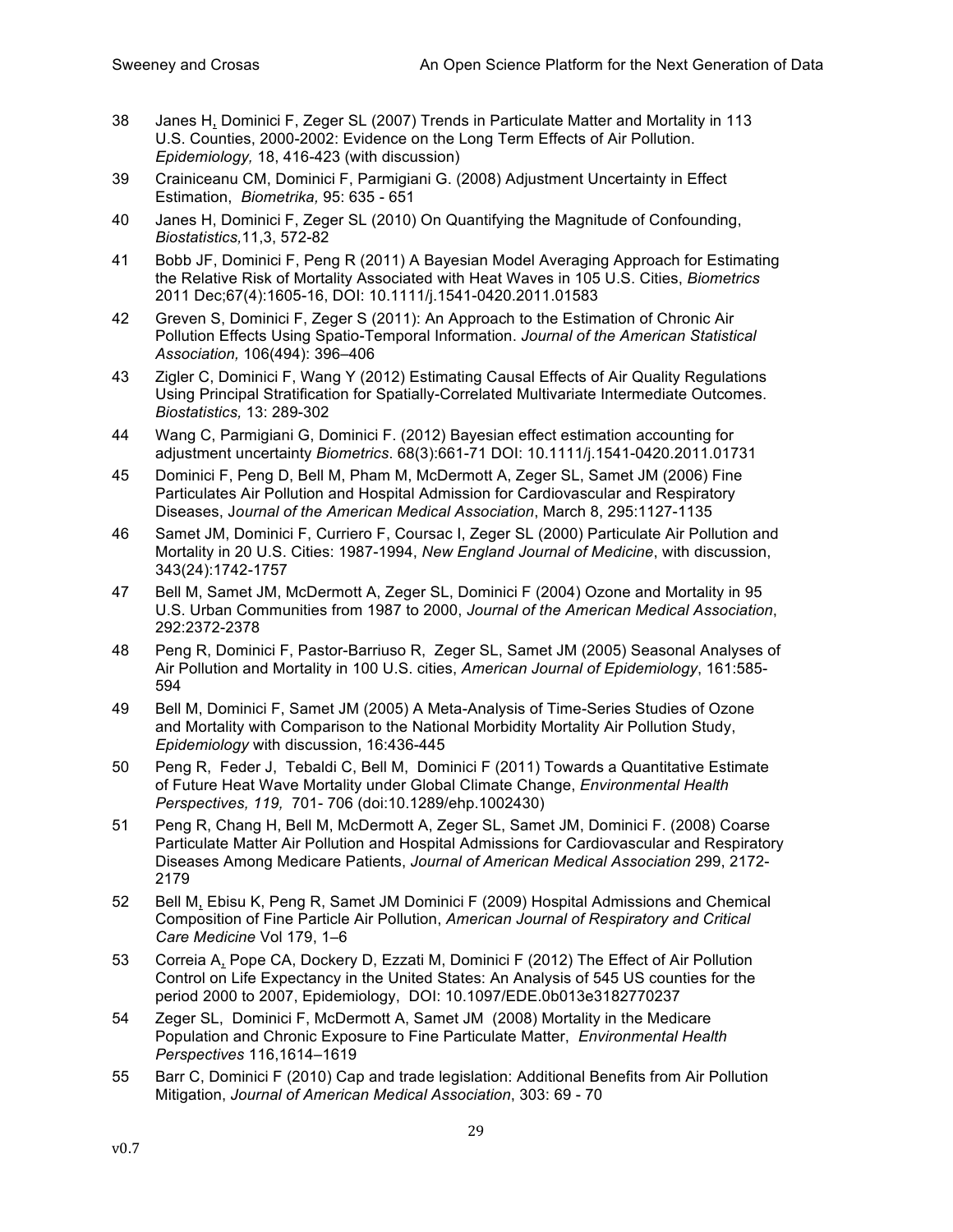- 56 Dominici F, Peng R, Barr C, Bell M (2010) Protecting Human Health from Air Pollution: Shifting from a Single Pollutant to a Multi-pollutant Approach, *Epidemiology (with discussion),* 21, 187-194
- 57 Peng, R. D. (2011). Reproducible research in computational science. *Science* (New York, N.Y.), 334(6060), 1226–1227. doi:10.1126/science.1213847
- 58 Peng, R. D., Dominici, F., & Zeger, S. L. (2006). Reproducible epidemiologic research. *American Journal of Epidemiology.* 163(9), 783—789
- 59 Peng R. Dominici F. (2008) Statistical Methods for Environmental Epidemiology with R: A Case Study in Air Pollution and Health, Springer, NY
- 60 E. Newton, L. Sweeney, and B. Malin. Preserving Privacy by De-identifying Facial Images. *IEEE Transactions on Knowledge and Data Engineering*, IEEE Transactions on Knowledge and Data Engineering, 17 (2) February 2005, pp. 232-243. (PDF).
- 61 L.atanya Sweeney, Navigating Computer Science Research Through Waves of Privacy Concerns: Discussions among Computer Scientists at Carnegie Mellon University, *ACM Computers and Society*. 34 (1), April 2004. PDF
- 62 Latanya Sweeney. Weaving Technology and Policy Together to Maintain Confidentiality. *Journal of Law, Medicine & Ethics*, 25, nos. 2&3 (1997): 98-110 (PDF)
- 63 Latanya Sweeney. k-anonymity: a model for protecting privacy. International Journal on Uncertainty, Fuzziness and Knowledge-based Systems, 10 (5), 2002; 557-570.
- 64 Bradley Malin and Latanya Sweeney. How (not) to protect genomic data privacy in a distributed network: using trail re-identification to evaluate and design anonymity protection systems. Journal of Biomedical Informatics. 2004; 37(3): 179-192. On MEDLINE.
- 65 William Yasnoff, Latanya Sweeney, Edward Shortliffe. Putting Health IT on the Path to Success Journal of the American Medical Association (JAMA) 2013;309(10):989-990.
- 66 Holdren J. Memorandum for the Heads of Executive Departments and Agencies. Office of Science and Technology Policy. Executive Office of the President of the United States. February 22. 2013. www.whitehouse.gov/sites/default/files/microsites/ostp/ostp\_public\_access\_memo\_2013.p df
- 67 Altman M, Adams M, Crabtree J, et al. Digital preservation through archival collaboration: the data preservation alliance for the social sciences. The American Archivist. 72 (Spring/Summer 2009). Pp170-184. http://archivists.metapress.com/content/eu7252lhnrp7h188/fulltext.pdf
- 68 Hrynaszkiewcz I and Altman D. Towards agreement on best practice for publishing raw clinical trials data. Trials 2009,10:17. http://www.biomedcentral.com/content/pdf/1745- 6215-10-17.pdf
- 69 Roeder J. Considerations in the development of a National Geophysical Data Policy. EOS, Transactions American Geophysical Union. June 3, 2011.
- 70 Schwartz A, Pappas C, and Sandlow L. Data repositories for medical education research: issues and recommendations. Academic Medicine. 85(5). May 2010. pp. 837-843
- 71 Vision, T.J. (2010) Open Data and the Social Contract of Scientific Publishing, BioScience 60(5):330-330. doi:10.1525/bio.2010.60.5.2
- 72 Grobe, H., Diepenbroek, M., Dittert, N., Reinke, M., Sieger, R. (2006) Archiving and distributing earth-science data with the PANGAEA information system, Antarctica: contributions to global earth sciences; Proceedings of the IX International Symposium of Antarctic Earth Sciences Potsdam, 2003 / Hrsg. Dieter Fütterer; Detlef Damaske; Georg Kleinschmidt, Hubert Miller, Franz Tessensohn; Springer, Berlin, 403-406 pp
- 73 Popper, K. Objective knowledge. London: Oxford University Press. 1972.
- 74 Peel, Deborah C., Privacy Trust Framework (February 27, 2013). Available at SSRN: http://ssrn.com/abstract=2231667 or http://dx.doi.org/10.2139/ssrn.2231667
- 75 Altman M, Crabtree J. Using the SafeArchive System : TRAC-Based Auditing of LOCKSS.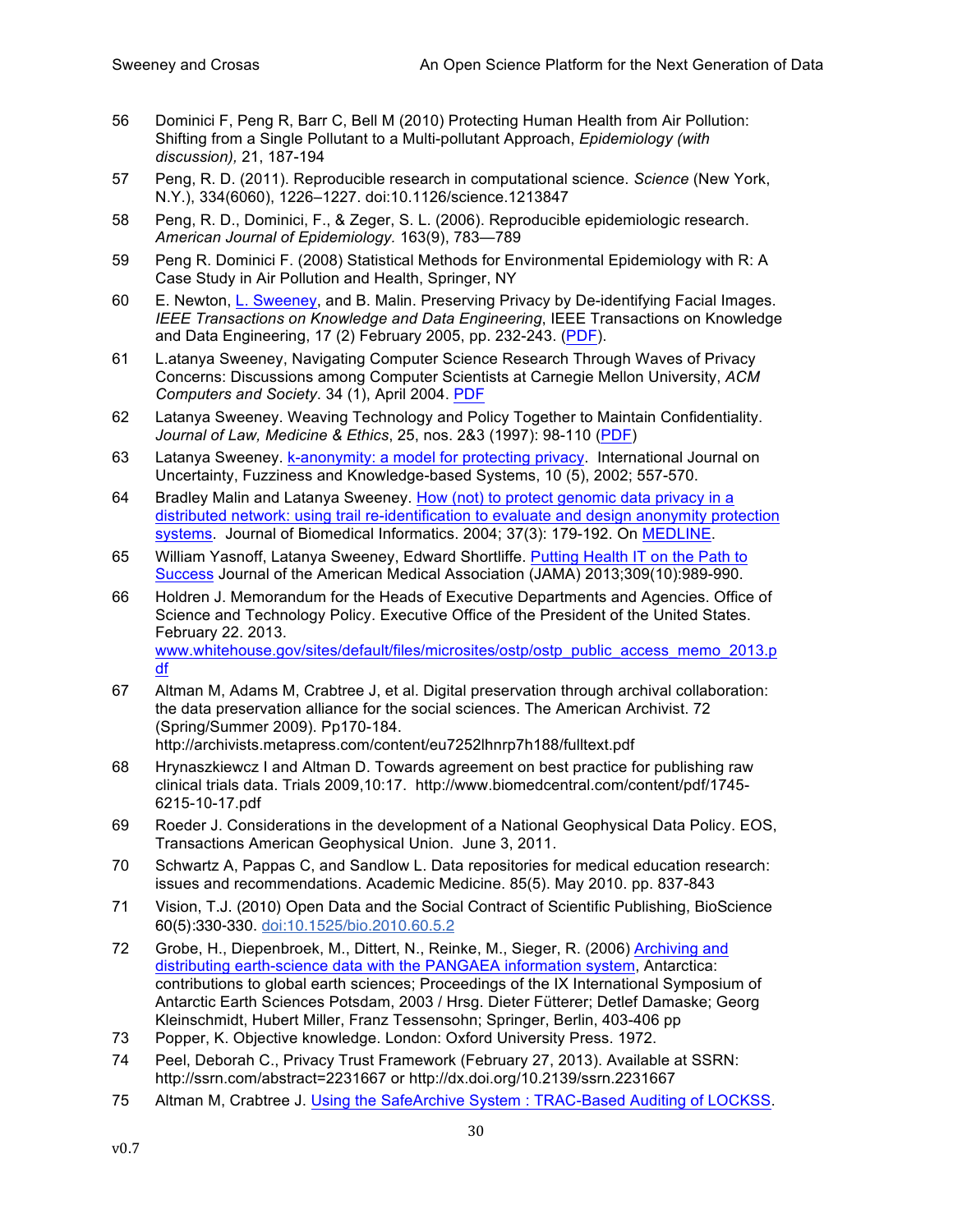Archiving 2011. Society for Imaging Science and Technology. 2011

- 76 A. Blum, C. Dwork, F. McSherry, and K. Nissim. Practical privacy: the SuLQ framework. In C. Li, editor, *PODS,* pages 128–138. ACM, 2005.
- 77 Dinur and K. Nissim. Revealing information while preserving privacy. In *Proceedings of the Twenty- Second ACM SIGACT-SIGMOD-SIGART Symposium on Principles of Database Systems,* pages 202–210, 2003.
- 78 C.Dwork,F.McSherry,K.Nissim,andA.Smith.Calibratingnoisetosensitivityinprivatedataanalysi s.In S. Halevi and T. Rabin, editors, *TCC,* volume 3876 of *Lecture Notes in Computer Science,* pages 265–284. Springer, 2006.
- 79 C. Dwork and K. Nissim. Privacy-preserving datamining on vertically partitioned databases. In *Proceed- ings of CRYPTO 2004,* volume 3152, pages 528–544, 2004.
- 80 K. Imai, G. King, and O. Lau. Toward a common framework for statistical analysis and development. *Journal of Computational and Graphical Statistics,* 17(4):892–913, 2008.
- 81 A. Smith. Privacy-preserving statistical estimation with optimal convergence rates. In L. Fortnow and S. P. Vadhan, editors, *STOC,* pages 813–822. ACM, 2011.
- 82 Global Pule Initiative. United Nations. May 29, 2012. http://www.unglobalpulse.org/BigDataforDevWhitePaper
- 83 IFLANET "Handle System Overview", presentation by Laurence Lannom, 66th IFLA Council and General Conference, Jerusalem, Israel, 13-18 August 2000.
- 84 Brase et al, 2009. "Approach for a joint global registration agency for research data," Information Services and Use, Vol 29, Number 1, DOI:10.3233/ISU-2009-0595
- 85 Altman M. A "Fingerprint Method for Verification of Scientific Data. In: A Fingerprint Method for Verification of Scientific Data." Springer-Verlag; 2008.
- 86 Sweeney L. Discrimination in Online Ad Delivery. *Communications of the Association of Computing Machinery (CACM). May 2013. http://dataprivacylab.org/projects/onlineads/index.html*
- 87 R. Spillane, C. P. Wright, G. Sivathanu, and E. Zadok, "Rapid File System Development Using ptrace", Proceedings of the 2007 Workshop on Experimental Computer Science, in conjunction with the 2007 Federated Computing Research Conference (ExpCS 2007)., p. 1, vol. , (2007).
- 88 C. P. Wright, R. P. Spillane, G. Sivathanu, and E. Zadok., "Extending ACID Semantics to the File System", ACM Transactions on Storage (TOS), p. 1, vol. 3, (2007.
- 89 D. Holland, K.K. Muniswamy-Reddy, U. Braun, and M. Seltzer, "PASSing the Provenance Challenge", Concurrency and Computation: Practice and Experience, Special Issue on Concurrency and Computation, Wiley., p. 1, vol. , (2007).
- 90 David A. Holland, Uri Braun, Diana Maclean, Kiran-Kumar Muniswamy-Reddy, and Margo I. Seltzer, "A data model and Query Language Suitable for Provenance", In proceedings of the 2008 International Provenance and Annotation Workshop, p. 1, vol. , (2008).
- 91 Richard P. Spillane, Gopala Suryanarayana, Ramya Edara, Erez Zadok, Charles P. Wright, "Protecting Control Files With File System Transactions", Technical Report FSL-08-05, p. , vol. 1, (2008)
- 92 Richard Spillane, Russel Sears, Chaitainya Yalamanchili, Sachin Gaikwad, Manjunath Chinni, and Erez Zadok, "Story Book: An Efficient Extensible Provenance Framework", Proceedings of the first workshop on the theory and practice of provenance (TAPP '09), p. , vol. , (2009)
- 93 Richard. P. Spillane, Sachin Gaikwad, Erez Zadok, Charles P. Wright, and Manjunath Chinni., "Enabling transactional file access via lightweight kernel extensions", Proceedings of the seventh Usenix conference on file and storage technologies (FAST '09), p. 29, vol. , (2009).
- 94 Kiran Muniswamy-Reddy, J. Barillari, Uri Braun, David A. Holland, Diana Maclean, Margo Seltzer, and S. D. Holland, "Layering in Provenance-Aware Storage Systems", Harvard